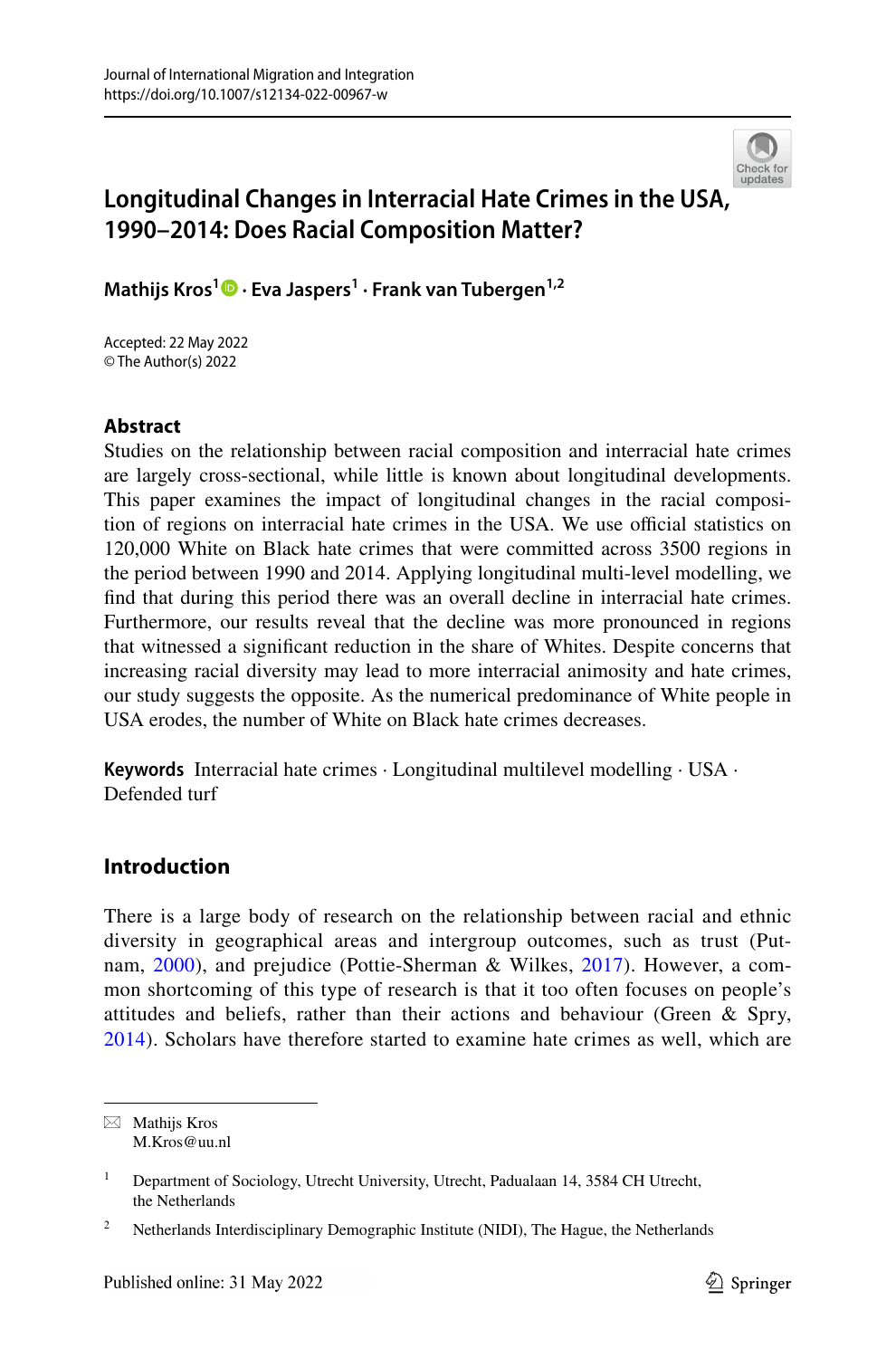behavioural manifestations of racial or ethnic prejudice. They are defned as criminal ofences motivated by hostility towards the victim's racial or ethnic group.

Studies from USA, which focus on racial rather than ethnic group diferences, show that the most common racial hate crimes are intimidation, simple assault and aggravated assault (FBI, [2014](#page-16-0)). Racial hate crimes often have far-reaching, adverse efects for victims and communities alike. Direct victims of hate crimes generally report extreme emotional distress, even more so than victims of similar offences that are not motivated by hate (Levin & McDevitt,  $2002$ ). What is more, the psychological efects of hate crimes, such as fear and anxiety, also extend to other people who were not directly victimized or involved (Green & Rich, [1998;](#page-17-2) Perry & Alvi, [2012\)](#page-18-2). Hate crimes are often symbolic and ultimately directed at groups, not individuals. This is also apparent in research showing that hate crimes can prevent people from creating a neighbourhood that protects against intergroup violence and welcomes diversity (Benier, [2017](#page-16-1); Keel et al., [2021\)](#page-17-3). Instead, hate crimes, especially when bystanders do not intervene or speak up, can encourage intergroup intolerance and prejudice (Iganski, [2020](#page-17-4); Keel et al., [2021](#page-17-3)). Studying the relationship between racial composition and hate crime occurrence thus has important ramifcations for our understanding of intergroup relations.

Research on the role of racial composition for hate crimes is relatively rare. Most research has been done in USA (Gladfelter et al., [2017](#page-17-5); Green et al., [1998;](#page-17-6) Grattet, [2009](#page-17-7); Lyons, [2007](#page-17-8), [2008\)](#page-17-9). In their seminal study on neighbourhoods in New York, Green and colleagues ([1998\)](#page-17-6) showed that hate crimes were more prevalent in predominantly White neighbourhoods that experienced in-migration of other racial groups. Similarly, a study on Sacramento, California, found rates of racial hate crimes to be higher in racially homogenous neighbourhoods that witnessed a substantial increase in non-White residents (Grattet, [2009](#page-17-7)). Lyons ([2007](#page-17-8)) arrived at the same conclusion for neighbourhoods and Chicago, and further showed that anti-Black crimes were more likely in neighbourhoods with more informal social control. That said, recent studies in Australia did not fnd a correlation between the proportion of non-English-speaking residents and numbers of self-reported hate crime victimization in the neighbourhood (Benier, [2019;](#page-16-2) Benier et al., [2016](#page-16-3)). Although inconsistencies remain, most research conducted in USA is in support of the defended turf theory. The core argument is that White Americans who live in racially homogenous places feel threatened by other in-migrating racial groups and resort to hate crimes to defend 'their' turf against members of other racial groups who do not belong there (Green et al., [1998;](#page-17-6) Lyons, [2007](#page-17-8)).

Previous studies on racial or ethnic composition and hate crimes are not only rare; they also rely on cross-sectional analyses. This is unfortunate because in USA in particular, the numerical predominance of White people has been eroding for decades (United States Census Bureau, [2010\)](#page-18-3). While it is true that levels of segregation in USA are high (Massey et al., [2009\)](#page-17-10), and that the proportional decline in White people is not equally dispersed throughout the country, nearly all American municipalities and cities have become more racially diverse (United States Census Bureau, [2010](#page-18-3)). Understanding how this trend has afected White on Black hate crimes is the central aim of this paper. This is important for several reasons.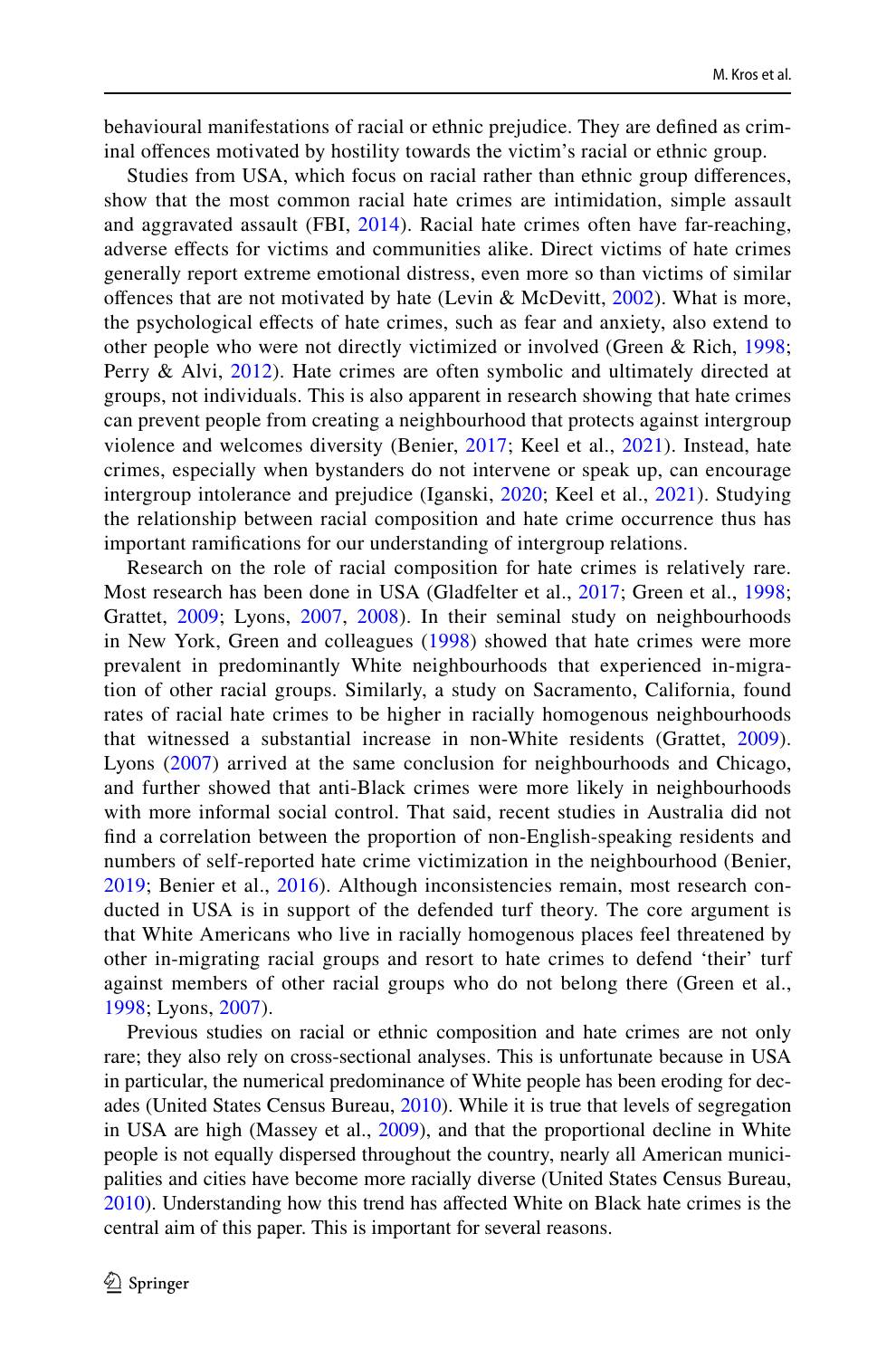The first reason is substantive: scientific and political concerns about interracial confict and prejudice often revolve around consequences of changes over time in racial composition, observed in many places in USA. However, most research is cross-sectional in nature and is therefore not apt at testing whether such demographic changes result in more or less hate crimes (Fairbrother, [2013\)](#page-16-4).

Second, research on the effect of changes within places in racial composition on changes in the number hate crimes requires fewer assumptions about unobserved diferences between places (Giesselmann & Schmidt-Catran, [2018;](#page-16-5) Te Grotenhuis et al., [2015\)](#page-18-4). The generally accepted advantage of such longitudinal multilevel models is that controlling for unobserved heterogeneity between places helps to validate that the relationship between racial composition and hate crime is not merely correlational, and potentially spurious, but causal (Gangl, [2010](#page-16-6)). In the specifc case of hate crimes, there is an additional advantage of longitudinal multilevel models. They can help circumvent some of the concerns surrounding the quality of the available crime statistics (Loftin & McDowall,  $2010$ ). Not only do official statistics underreport the number of hate crimes that occur in places (Sandholtz et al., [2013](#page-18-5)); there is also reason to assume that the extent of underreporting varies systematically with other characteristics of those places. For instance, previous studies show that anti-Black hate crimes committed in USA are less likely to be reported in places with a history of lynching (King et al., [2009](#page-17-12)), and are more likely to be reported in places with resourceful civil rights organizations (McVeigh et al., [2003](#page-17-13)). We control for these confounding diferences between places by focusing on changes within places over time.

In short, we aim to extend previous research by making use of longitudinal multilevel models, thereby addressing concerns related to the correlational nature of cross-sectional research generally, as well as the unobserved yet systematic heterogeneity between places in hate crime statistics specifcally. Using data from the FBI and the US Census Bureau, 25 years (1990 to 2014) and 3570 places, we estimated multilevel models with within-place diferences between years (level 1), nested in places as clusters (level 2). These models allowed us to test the effect of changes over time in racial composition on changes in White on Black hate crime occurrence, while controlling for unobserved diferences between places (Fairbrother, [2013](#page-16-4)). Ultimately, we contribute to the literature on racial diversity and intergroup relations by studying hate crimes and answering the following research question: How did changes over time in racial composition, due to the percentage of White people generally decreasing and the percentage of Black people generally increasing, afect the number of hate crimes committed by White people against Black people in the USA?

# **Theory**

We consider three theoretical approaches to the possible consequences of increasing racial diversity in USA for the number of White on Black hate crimes. These theories are defended turf theory, ethnic confict theory, and intergroup contact theory. Based on the former two approaches, it can be expected that increasing diversity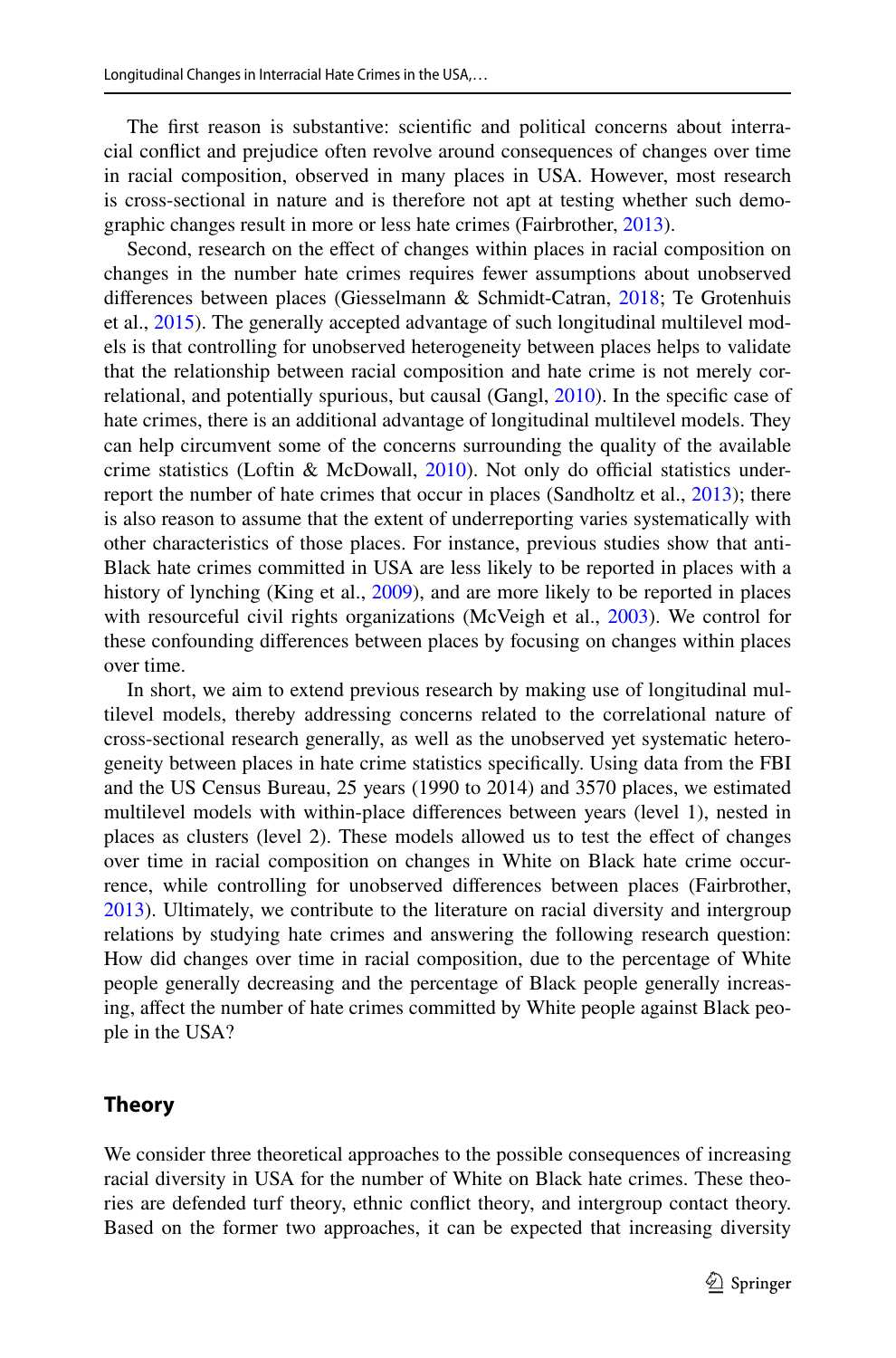and, in particular, the growing presence of Black Americans has resulted in an increase of White on Black hate crimes. Defended turf theory difers from confict theory by drawing attention to the importance of the places that Black Americans move into, arguing that the in-migration of Black people mostly results in hostility in places that are otherwise predominantly inhabited by White people. Third, and conversely, based on contact theory it can be expected that racial diversity results in more interracial contact, less prejudice, and ultimately fewer White on Black hate crimes.

### **Defended Turf and Interracial Confict**

First of all, the decline in numerical predominance of White people could result in a 'White fght': an increase in violent defensive reactions against racial minorities moving into areas previously dominated by White people (Meyer, [2001\)](#page-17-14). These expectations ft the idea, more broadly carried in the public debate, that some White people in USA feel that their political and economic power is increasingly challenged by racial minorities, leaving them with an aggrieved sense of entitlement. This has, for example, also been used to explain the violent protests in Charlottesville (Gillon, [2017](#page-17-15)).

These ideas are incorporated in the defended turf theory (Green et al., [1998](#page-17-6)). It is argued that people commit hate crimes to fend off the perceived threat of racial outgroups to their community's identity and way of life (Suttles, [1972\)](#page-18-6). Two aspects underlie this argument. The frst is that racial groups may claim a territory to be theirs, linking it to a collective racial identity (Horowitz, [2000](#page-17-16)). Such a claim is more often made in places that are predominantly inhabited by people of one racial group, because the 'community identity' is more likely to be rooted in ideals of longstanding racial homogeneity (Lyons, [2007](#page-17-8)). Committing a racial hate crime is seen as a way to defend this claim to territory against people who belong to a diferent racial group. Further, it has been suggested that, at least in USA, White people are most likely to feel entitled to such defensive reactions (Grattet, [2009\)](#page-17-7). All in all, it can be expected that White on Black hate crimes are less likely in places where the percentage of White people has been decreasing, and where the numerical predominance of White people has become less pronounced.

Hypothesis 1: A decrease over time in the percentage of White people living in a place is related to fewer anti-Black hate crimes committed by White people.

The second aspect of the defended turf theory postulates that defensive acts of violence are especially likely when people of a diferent racial background appear to threaten one group's claim to soil (Lyons, [2008](#page-17-9)). When members of racial minorities start to move into a place otherwise predominantly inhabited by White people, their in-migration is believed to challenge the racial homogeneity, resulting in more hate crimes (Green et al., [1998](#page-17-6)). In other words, an increase over time in the percentage of Black Americans in a place that is traditionally inhabited by a relatively high percentage of White people could result in a 'White fght': an increase in violence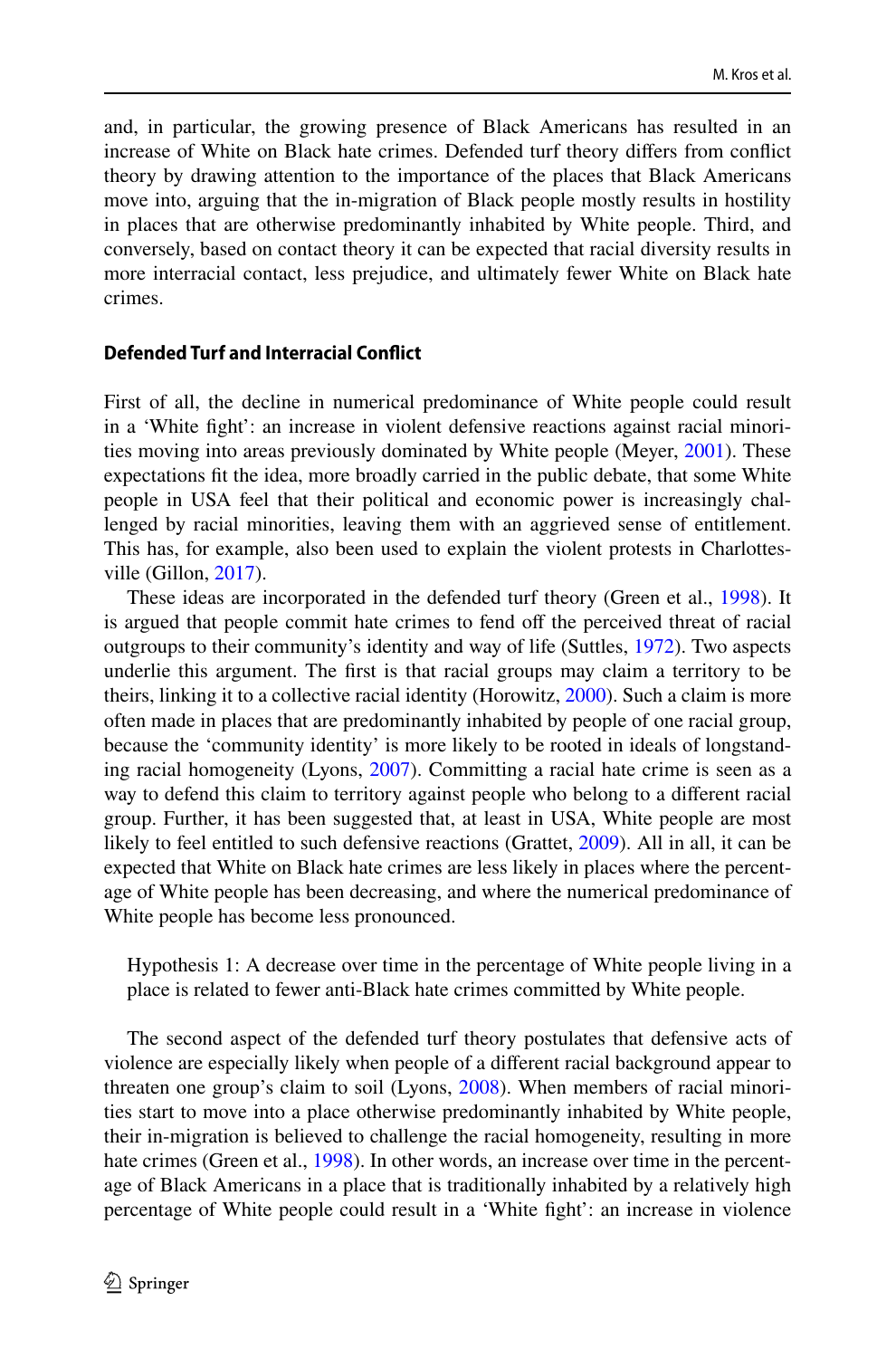committed by White inhabitants against Black people moving in, in order to defend their claim to territory (Grattet, [2009;](#page-17-7) Meyer, [2001](#page-17-14)).

Hypothesis 2: An increase over time in the percentage of Black people in a place is related to more White on Black hate crimes, and this relationship is stronger in places with a relatively high percentage of White inhabitants.

Slightly diferent from to the contention that hate crimes are driven by an increase in the presence of racial minorities in predominantly White places, confict theory is usually concerned with the direct consequences of the presence of racial minorities. According to confict theory, the presence of racial minorities implies a competition between racial groups over scarce resources, both material and immaterial, such as jobs, housing, and power (Olzak, [2013](#page-18-7)). This competition over economic and political resources consequently results in hostility and animosity between groups (Blalock, [1967\)](#page-16-7), including racial violence (Bonacich, [1972](#page-16-8)). In contrast to the defended turf theory described in Hypothesis 2, confict theory does not stipulate that the relationship between an increase in the percentage of Black people and the level of hostility amongst White people should depend on the percentage of White people already living in that place. Stated in statistical terms, while defended turf theory describes an interaction between the infux of Black people and the percentage of White people already living somewhere, confict theory is concerned with a direct efect of the percentage of Black people on interracial confict and hate crimes.

Hypothesis 3: An increase in the percentage of Black people in a place is related to more anti-Black hate crimes committed by White people.

### **Interracial Contact**

On the other hand, there are reasons to expect that the number of hate crimes committed against Black Americans has decreased over time, mirroring the downward trend in anti-black prejudice amongst White people since the early 1990s (Bobo et al., [2012](#page-16-9)). Based on contact theory (Allport, [1954](#page-16-10)), it could be argued that a relatively high percentage of racial minority group members results in more interracial contact for White people. An increase in the size of the Black populations also increases the opportunity for White people to meet Black people (Blau et al., [1982\)](#page-16-11). Such opportunity effects have for instance been shown in relation to interracial marriages (Kalmijn, [1998\)](#page-17-17), interracial friendships (De Souza Briggs, [2007;](#page-16-12) Mouw & Entwisle,  $2006$ ) and positive but not negative intergroup contact in general (Kros  $\&$ Hewstone, [2020](#page-17-19)).

Subsequently, positive interracial contact alleviates perceptions of racial threat and competition (Schlueter & Wagner, [2008](#page-18-8)), promotes interethnic tolerance and trust, results in more positive norms about interracial contact (De Tezanos-Pinto et al., [2010;](#page-16-13) Christ et al., [2014\)](#page-16-14) and reduces hostility and prejudice towards people of a diferent racial background (Pettigrew, [2008\)](#page-18-9). Prejudiced people are, in turn, more likely to commit actual violent acts against the people they are prejudiced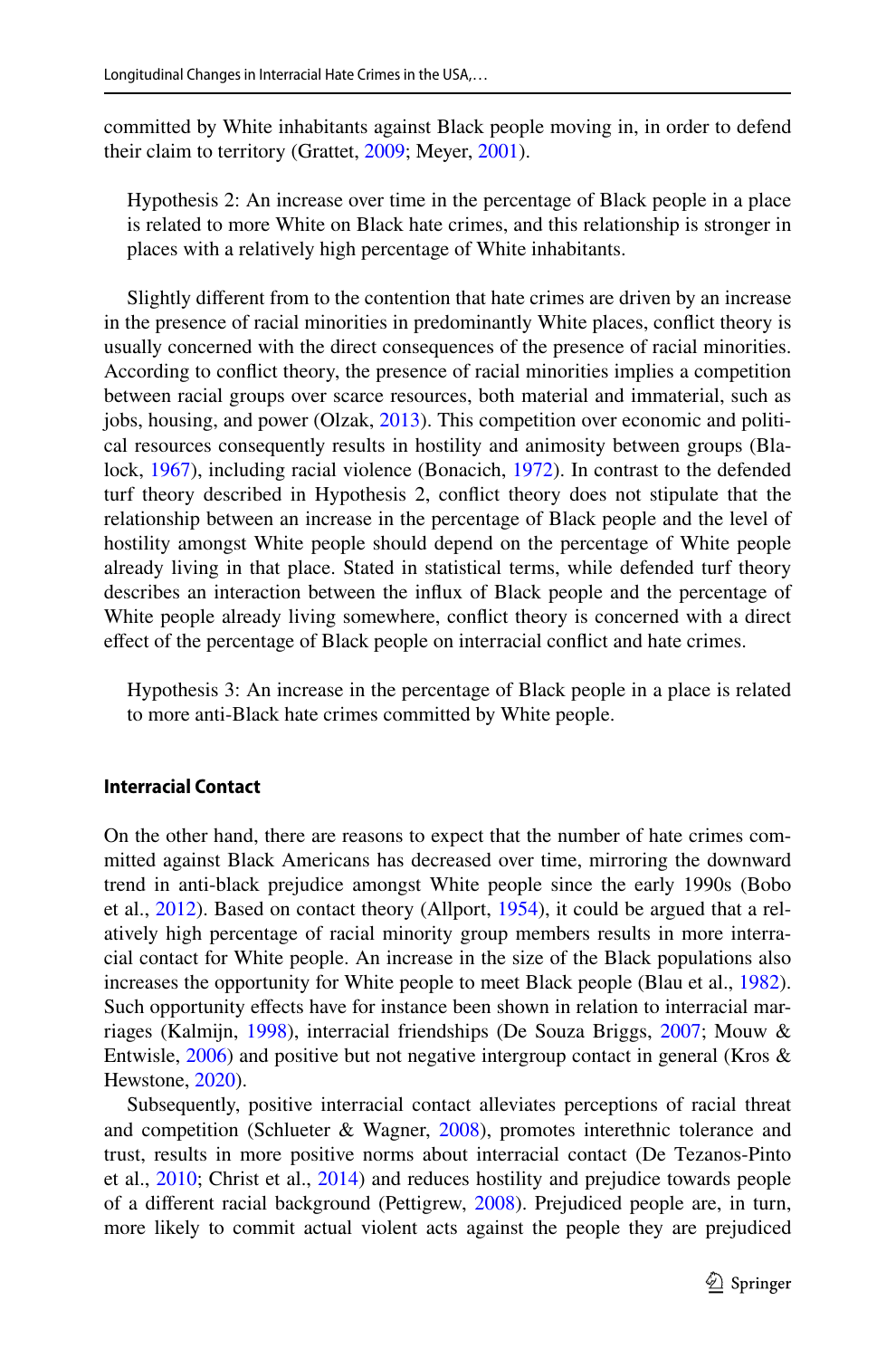against (Parrot & Peterson, [2008\)](#page-18-10). Further, people who have relatively little interracial contact have also been shown to have a relatively strong tendency towards interracial aggression (Schmid et al., [2013\)](#page-18-11). In short, an increase in the amount of interracial contact on the micro-level may result in lower levels of prejudice and fewer hate crimes. This would in turn translate into fewer racial hate crimes aggregated to the macro-level.

Hypothesis 4: An increase in the percentage of Black people in a place is negatively related to the number of White on Black hate crimes in that place.

# **Methods**

#### **Data**

Hate crime data was taken from the Uniform Crime Reporting (UCR) program of the FBI (FBI, [2014](#page-16-0)). Every year, this program collects incident reports from around 18,000 agencies. The current study looked at the incident reports from 1991 to 2014. Whether an incident constitutes a hate crime was decided based on a two-tier process (Uniform Crime Reporting Program,  $2015$ ). First, the law enforcement officer determined whether there was any indication that the ofender was motivated by bias towards the victim's racial group. Second, either a local officer trained in hate crime matters or a local special hate crime unit reviewed the facts of the incident and determined whether the incident indeed constituted a hate crime. If so, the incident was reported as such to the FBI, using uniform ofence and bias defnitions, for instance stipulating that a crime was committed because of a racial prejudice. By using data that was collected by one institute, which uses a standardized collection methodology, we sought to reduce the impact of jurisdictional diferences in reporting hate crimes (Jenness & Grattet, [2005\)](#page-17-20).

However, there are some limitations to this type of hate crime data that need to be considered in interpreting the results of this study. First, official statistics often underreport on hate crime (Sandholtz et al., [2013](#page-18-5)). This could be because it can be quite difcult to identify the bias motivation that is necessary in order to label an incident as a hate crime (Sullaway, [2004\)](#page-18-13), and because incidents might not be reported to the police or other governmental institutions. There is research that suggests that such a 'dark fgure' in hate crimes, or a discrepancy between the number of reported and recorded hate crimes and the number of actual hate crimes, is not problematically large. For example, there is a positive relationship between the number of incidents that get reported and the extent to which people perceive hate crime to be a problem in their locality (Wickes et al., [2016](#page-19-0)). Simulation studies also suggest that "the statistician who chooses to ignore the underrecording problem com-pletely would not be misled to any important degree" (Pudney et al., [2000,](#page-18-14) p.96; also see Myers, [1980\)](#page-18-15). However, other studies on racial hate crimes in USA show that underreporting varies systematically with certain characteristics of places, like history of lynching (King et al., [2009\)](#page-17-12), and the strength of local civil rights movements (McVeigh et al., [2003](#page-17-13)). In order to control for the infuence of such systematic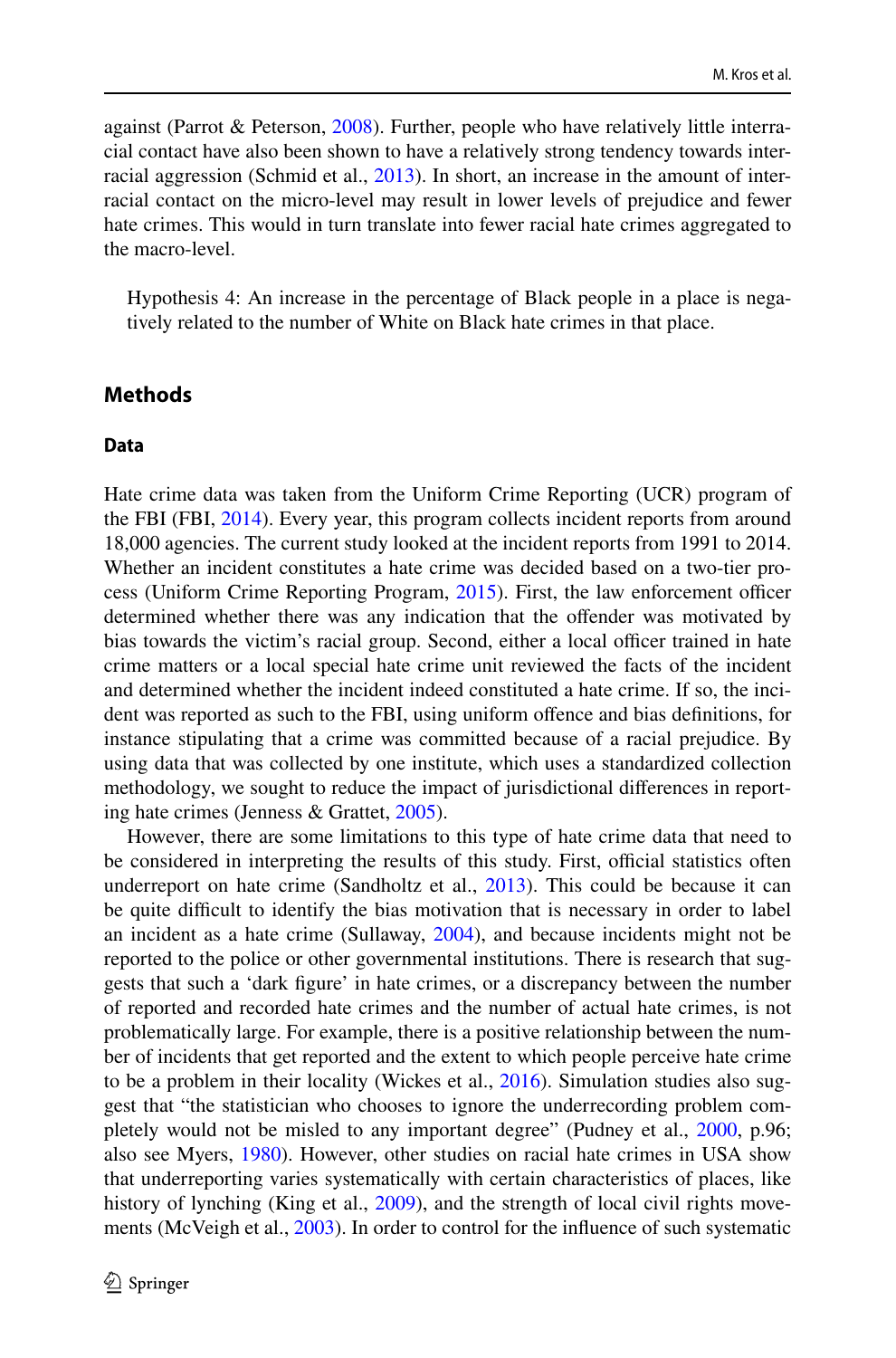heterogeneity between places, we estimated longitudinal multilevel models and focused on changes within places over time.

Demographic and economic measures were taken from the US census data as well as the American Community Survey (ACS) (United States Census Bureau, [2017](#page-18-16)). First, the decennial census data from 1990, 2000, and 2010 were used for 100% population profles in terms of race. Further, the sample survey included in the decennial census data from 2000 was also used to measure residential instability, poverty, age profles, and the percentage of male inhabitants. From 2000 onwards, the decennial census no longer included the so-called long questionnaire, which contained indicators of residential instability, poverty, age profles, and the percentage of male inhabitants. Instead, these measures became part of a separate data collection program run by the US census bureau called the American Community Survey. We used this survey to measure residential instability, poverty, age profles, and the percentage of male inhabitants for the period after 2000. Specifcally, the 5-year estimates from the ACS 2006–2010 and 2011–2015 were used because these datasets included the most geographical places, including those that have relatively low numbers of inhabitants (i.e. below 20.000).

The current study only included the geographical places that are measured at any point during the period between 1990 and 2014 in each of the three datasets: UCR, US Census, and ACS. Ultimately, this resulted in a sample of *N*=3570 unique geographical places. Places were defned by the FIPS codes for places (United States Census Bureau, [2017\)](#page-18-16), and refer to municipalities or county subdivisions.<sup>[1](#page-6-0)</sup> Our final sample includes places from 49 states, excluding Hawaii and the District of Columbia. Averaged across the period from 1990 until 2014, these places range in population size from 43 to 7.8 million inhabitants (mean  $=$  38,004, SD  $=$  173,662).

#### **Measures**

#### **Dependent Variables**

The dependent variable is the number of racially motivated hate crimes committed by White people against Black people. From 1991 until 2014, the FBI recorded a total of 122,382 unique hate crime incidents in the 3570 places included in this study. Of these incidents,  $65.259(53.3%)$  $65.259(53.3%)$  $65.259(53.3%)$  were motivated by race.<sup>2</sup> Within this subset of hate crimes, several incidents were subsequently excluded. First, only incidents committed by White people were selected. Second, incidents were excluded if the racial group of the victim could not be precisely identifed as Black. These

<span id="page-6-0"></span><sup>&</sup>lt;sup>1</sup> Datasets on crime often use different identifiers of geographical locations than, for instance, the US census data. Matching the UCR and Census bureau data was made possible by making use of the Law Enforcement Agency Identifers Crosswalk (LEAIC) data (United States Department of Justice, [2012\)](#page-18-17), which includes the identifers common to both census and crime datasets.

<span id="page-6-1"></span><sup>&</sup>lt;sup>2</sup> The three other most common bias motivations are sexuality, with a total of 21.558 (17.6%) incidents of which 14,309 were against male homosexuals, and religion, with a total of 19,362 (15.8%) incidents of which 13,536 were against Jewish people, and ethnicity, with a total of 15,487 (12.7%) incidents of which 8487 were against Hispanics.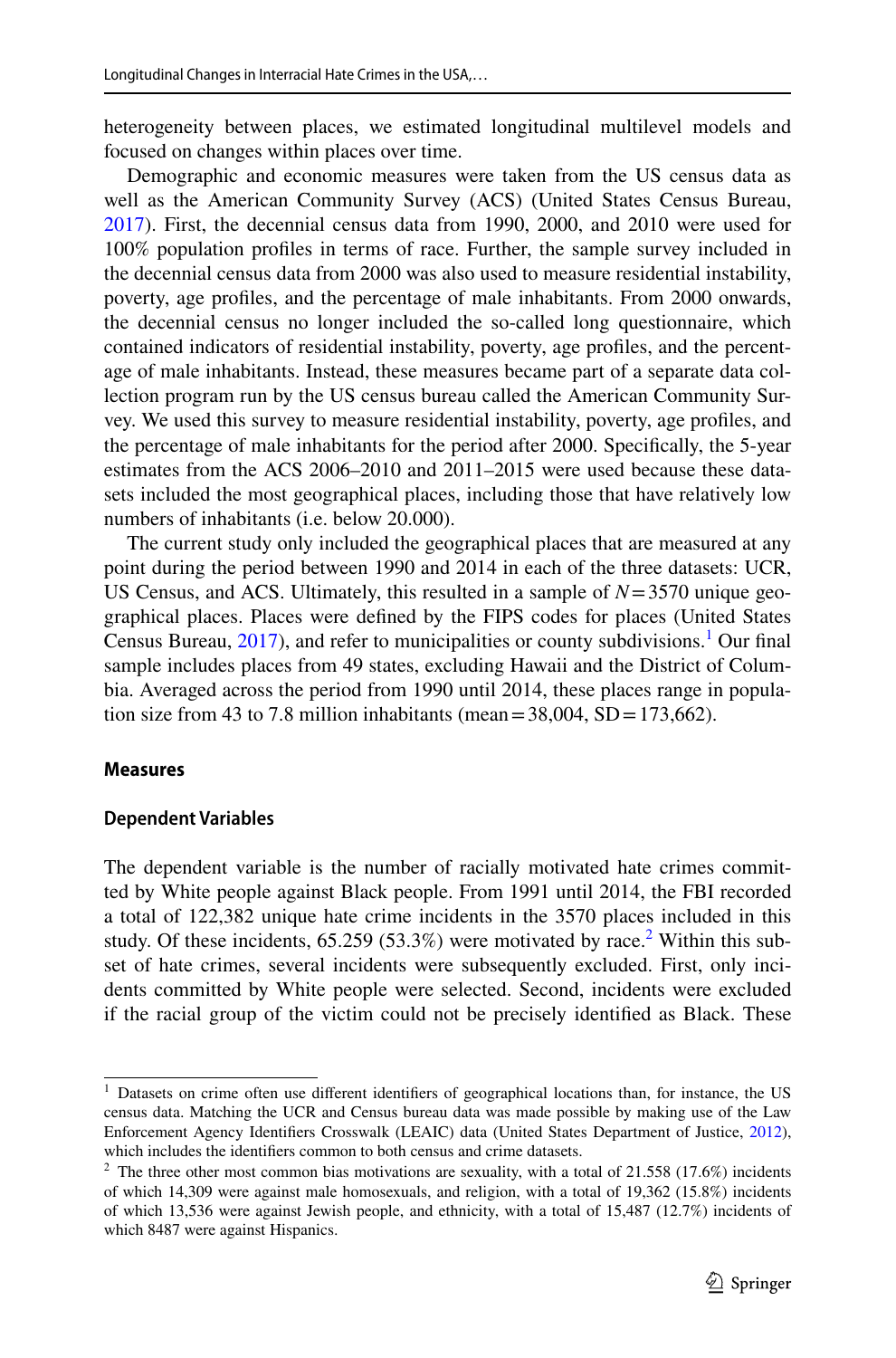selections were made because we are only interested in hate crimes committed by White people against Black people. Ultimately, these selections resulted in a total of 24,436 White on Black hate crimes. The dependent variable in this study is a count variable, capturing the number of White on Black hate crimes in a place and year.

It is important to note that while the UCR data does treat anti-Hispanic crime as a separate category of hate crime incidents, motivated by ethnicity rather than race, they do not consider Hispanics as a separate racial group in identifying the race of the perpetrator. Instead, a Hispanic perpetrator was either coded as belonging to an unknown racial group or as being White. $3$  The crimes committed by people whose race was unknown were already excluded as part of the selections described earlier. That being said, some caution is warranted with regard to hate crimes committed by Whites against Blacks, as they might include incidents committed by people who are racially White but ethnically Hispanic. This limitation in the UCR dataset was dealt with by accurately defning the racial groups in the US census data, and by controlling for the number of residents in each location who are racially White yet ethnically Hispanic. A similar approach has been adopted in previous research on interracial friendships and racial segregation in USA (De Souza Briggs, [2007\)](#page-16-12), as well as in research on hate crimes (Lyons, [2008](#page-17-9)).

#### **Independent Variables**

Based on the decennial census data, we calculated the percentage of people that was racially White and Black, yet not ethnically Hispanic. In order to explain the number of White on Black hate crimes, two percentages were included as main predictors: the percentage of non-Hispanic White people and the percentage of non-Hispanic Black people.

### **Control Variables**

Racial composition is not the only possible explanation for the geographical variation in hate crime. We therefore control for the infuence of residential instability, poverty, age profle, and the percentage of male inhabitants.

First, residential instability was measured as the percentage of people that did not live in the same housing unit 1 year ago. Residential instability is often used as an indicator of social cohesion in research on crime in general (Sampson et al., [1997](#page-18-18)) and in research on racial hate crimes in USA specifcally (Gladfelter et al., [2017](#page-17-5)). In particular, places with relatively high residential instability have a population that constantly changes. This turnover limits the social cohesiveness of a place as it hinders stable community organizations, and undermines a sense of solidarity and strong relationships amongst inhabitants. Although it is commonly agreed that social cohesion is lower in areas that are residentially instable (Sampson et al., [1997](#page-18-18)), it is still a topic of debate how social cohesion may afect the number of racial hate crimes. On the one hand, based on criminological research on violent

<span id="page-7-0"></span><sup>3</sup> Personal correspondence with the FBI, 13 April, 2017.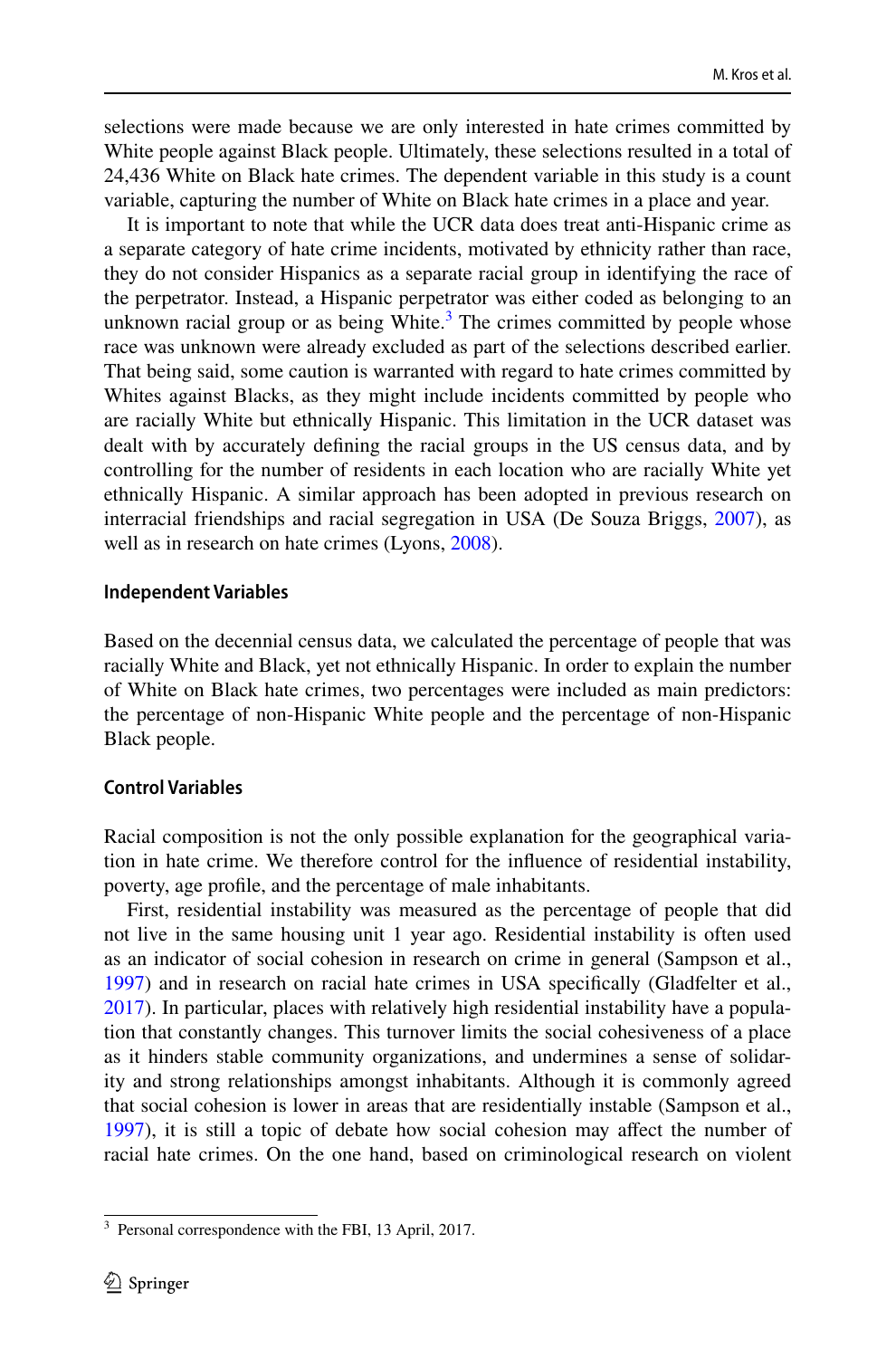crimes, it has been shown that areas that are less cohesive are less efective at prohibiting and sanctioning criminal behaviour (Shaw & McKay, [1942](#page-18-19)). On the other hand, when it coincides with racial homogeneity, social cohesion can encourage violence against people of another racial background, rather than prohibit violent behaviour in general (Lyons, [2007\)](#page-17-8). In short, residential instability is associated with less social cohesion, which may in turn be associated with either more or less hate crimes. Second, poverty was measured as the percentage of people who lived in poverty in the past 12 months. Poverty is included as an indicator of economic deprivation. Economically deprived areas could be less efective at prohibiting and sanctioning delinquent behaviour (Sampson et al., [1997](#page-18-18)), thereby resulting in more hate crimes. Third, the percentage of inhabitants aged 15–34 was controlled for, as this age group is more likely to commit hate crimes (McVeigh et al., [2003\)](#page-17-13). Fourth, the percentage of male inhabitants was controlled for, as men are more likely to commit violent crimes than women (Kanazawa & Still, [2000\)](#page-17-21). Finally, following previous research on hate crime that used Poisson models (e.g. Gladfelter et al., [2017\)](#page-17-5), the natural logarithm of population size was controlled for in all analyses. We use the natural logarithm to take into account that estimates of crime rates, or the number of crimes per the number of inhabitants in a place, become more precise with larger populations. In other words, the error variance is not homogenous. To illustrate, one additional crime in a town of 2000 people amounts to an increase in the crime rate of 0.5 crimes per 1000 inhabitants. However, that same additional crime in a town of 20,000 people increases the crime rate by 0.001 crime per 1000 inhabitants. By controlling for the natural logarithm of population size, we can analyse a crime rate that is standardized for the size of the population (also see Osgood, [2000\)](#page-18-20).

### **Analysis**

The number of White on Black hate crimes is a count variable and counts the number of crimes in a specifc place in a given year. Using count variables is common practice in hate crime research and requires dedicated statistical models (Green & Rich, [1998;](#page-17-2) Lyons, [2007](#page-17-8), [2008](#page-17-9)). It is impossible for a count to be negative. Thus, count data always have a lower bound at zero, and there are often several extreme values. As a result, count data are typically not normally distributed. When the counted events are rare, as is the case with hate crimes, they can be analysed using a zero-infated Poisson model (Hox, [2010](#page-17-22)).

The hierarchical nature of the data, with years nested in places, was taken into account by employing multilevel modelling. Following recent studies, we decomposed the macro-level variables into within- and between-level components (Fairbrother, [2013;](#page-16-4) Schmidt-Catran & Spies, [2016\)](#page-18-21). For the between-level component, we calculated the means of the independent and control variables across years for each place. These coefficients capture enduring time-invariant differences between places. The within-level component is calculated by subtracting the time-variant scores in each year from the between-level means (Fairbrother, [2013\)](#page-16-4). Our models are thus group mean centred, as has been advocated for in the case of longitudinal multilevel models (Fairbrother & Martin, [2013;](#page-16-15) Giesselmann & Schmidt-Catran,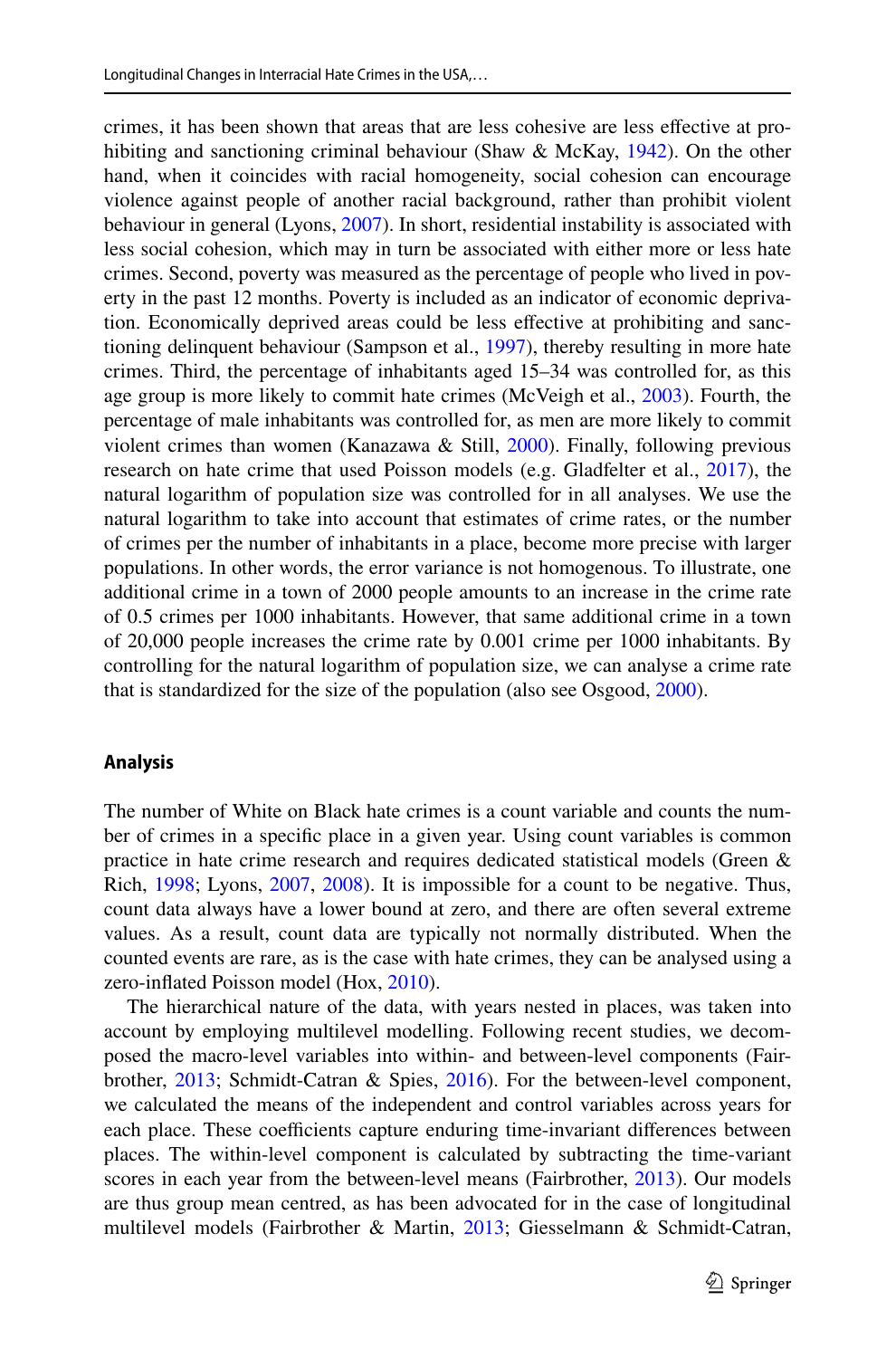[2018](#page-16-5); Moller et al., [2009\)](#page-17-23). We further included a variable for time on the within level to control for the possibility of simultaneous but unrelated and spurious time trends in hate crimes and any of the independent variables (Fairbrother, [2013\)](#page-16-4).

Table [1](#page-9-0) shows the descriptive statistics, averaged across the years 1990–2014, of the main independent variables as well as the control variables. Two variables were non-normally distributed, as confrmed by skewness tests also reported in Table [1.](#page-9-0) Values between $-2$  and 2 were considered evidence of sufficiently normal distributions (George & Mallery, [2003](#page-16-16)). This mixture of normally and non-normally distributed variables was taken into account by using the estimator MLR (Bryant  $\&$ Satorra, [2012](#page-16-17)). Finally, all missing values were estimated using the full information maximum likelihood method (Asendorpf et al., [2014](#page-16-18)).

## **Results**

#### **Descriptive Results**

Of the 24,436 hate crimes included in the analyses, the most common ofenses were intimidation  $(41.0\%)$ , simple assault  $(27.3\%)$ , aggravated assault  $(19.4\%)$  and vandalism (9.0%). Furthermore, most hate crimes occurred at a road/alley (30.6%), residence (27.5%), parking lot/garage (7.2%), school/college (6.8%), restaurant (2.7%) and bar/nightclub (2.7%).

The total number of White on Black hate crimes, aggregated over the period between 1991 and 2014, and controlled for population size, is broken down by state in the map of USA depicted in Fig. [1](#page-10-0). The fve states with the highest absolute number of hate crimes, divided by number of inhabitants, are Maine, Delaware, Massachusetts, New Jersey, and Oregon respectively. Of these states, Delaware is the only state that also ranks amongst the top ten states when looking at the number of violent crimes in general between 1991 and 2014, divided by the number of inhabitants (FBI, [2014\)](#page-16-0). The other four states have comparatively more hate crimes than general violent crimes (ibid.). When zooming in, the fve places with the most White

|                            | Number | Min  | Max   | Mean  | <b>SD</b> | <b>Skewness</b> |  |  |
|----------------------------|--------|------|-------|-------|-----------|-----------------|--|--|
| 1. % White                 | 3570   | 1.10 | 99.13 | 75.49 | 20.47     | $-1.27$         |  |  |
| 2. % Black                 | 3570   | 0.00 | 97.62 | 9.01  | 14.16     | 2.57            |  |  |
| 4. % Hispanic White        | 3570   | 0.00 | 79.47 | 5.28  | 7.58      | 3.67            |  |  |
| 5. Residential instability | 3570   | 0.00 | 58.70 | 17.27 | 6.66      | 1.38            |  |  |
| 6. Poverty                 | 3570   | 0.00 | 20.00 | 2.27  | 1.32      | 2.31            |  |  |
| 7. % Male                  | 3570   | 2.56 | 97.91 | 37.33 | 12.84     | 0.18            |  |  |
| 8. % Age 15–34             | 3570   | 2.01 | 89.27 | 27.83 | 7.45      | 2.62            |  |  |
|                            |        |      |       |       |           |                 |  |  |

<span id="page-9-0"></span>**Table 1** Descriptive statistics of all the independent and control variables

The percentages of Whites and Blacks only include people that are also ethnically non-Hispanic. All values are based on the mean aggregates across 1990–2014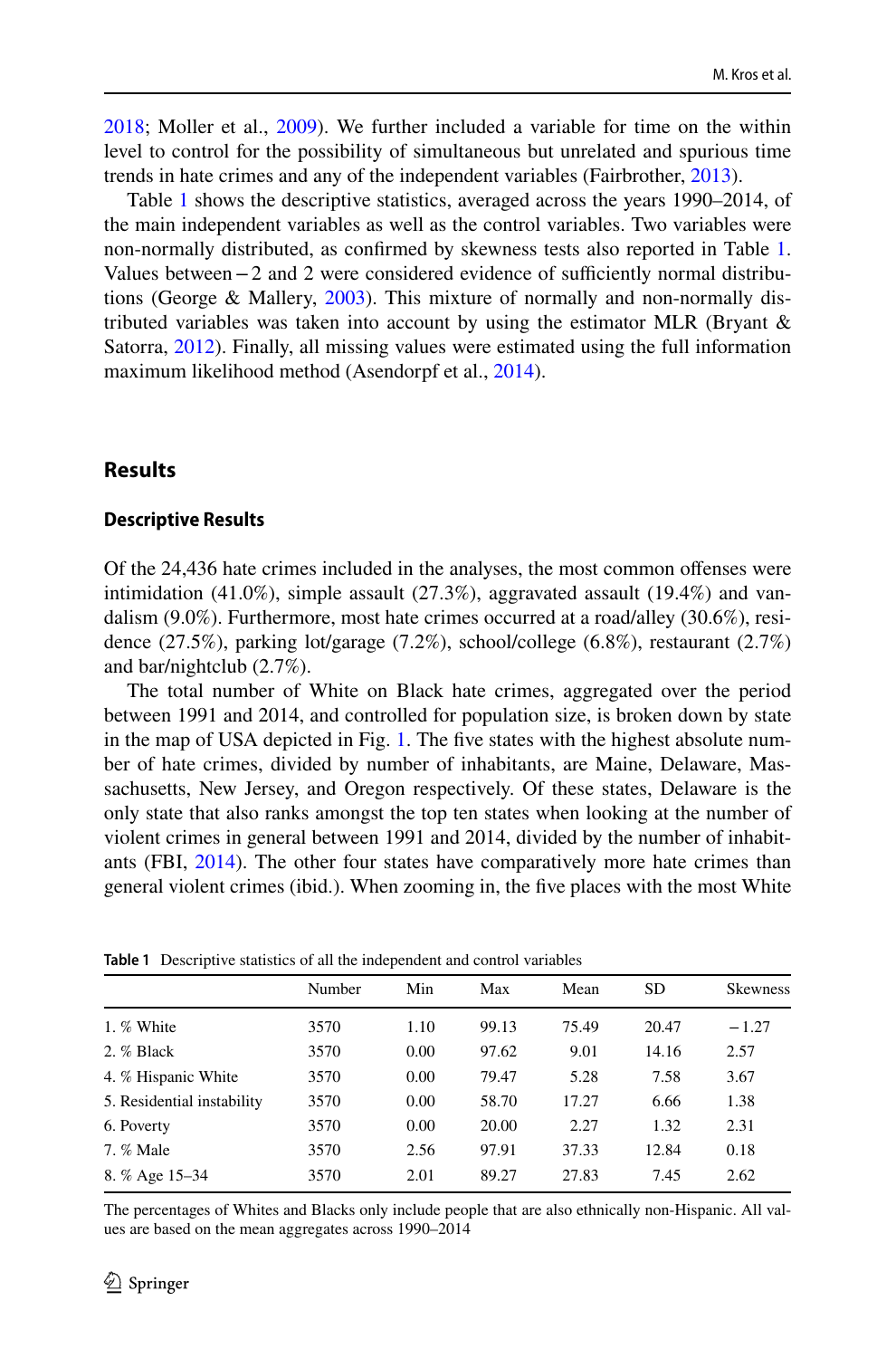

<span id="page-10-0"></span>**Fig. 1** Total number of White on Black hate crimes (by 1000 inhabitants) by state, 1991–2014. Note: Hawaii is not included in the data, and Alaska is depicted in the box in the bottom-left corner

on Black hate crimes between 1991 and 2014 were Los Angeles, Boston, Phoenix, New York City and San Francisco.

Figure [2](#page-10-1) shows the number of White on Black hate crimes for each year from 1991 to 2014, controlled for population size. Overall, it can be said that the number of anti-Black hate crimes committed by White people has steadily declined from 1996 onwards. Moreover, this downward longitudinal trend does apply not only to the national level but also to hate crimes at the local level. Specifcally, the number of White on Black hate crimes declined in about 90% of the places included in the current study. Although these trends are telling in and of itself, it remains to be seen whether they can be attributed to the changing racial composition of USA.

Figure [3](#page-11-0) shows longitudinal trends, from 1990 to 2010, in the average percentage of White and Black people in the places included in our study. First, there is a downward trend over time in the percentage of White inhabitants, dropping from 79 to 71.



<span id="page-10-1"></span>**Fig. 2** Trends in White on Black hate crimes (by 1,000,000 citizens) in the USA, 1991–2014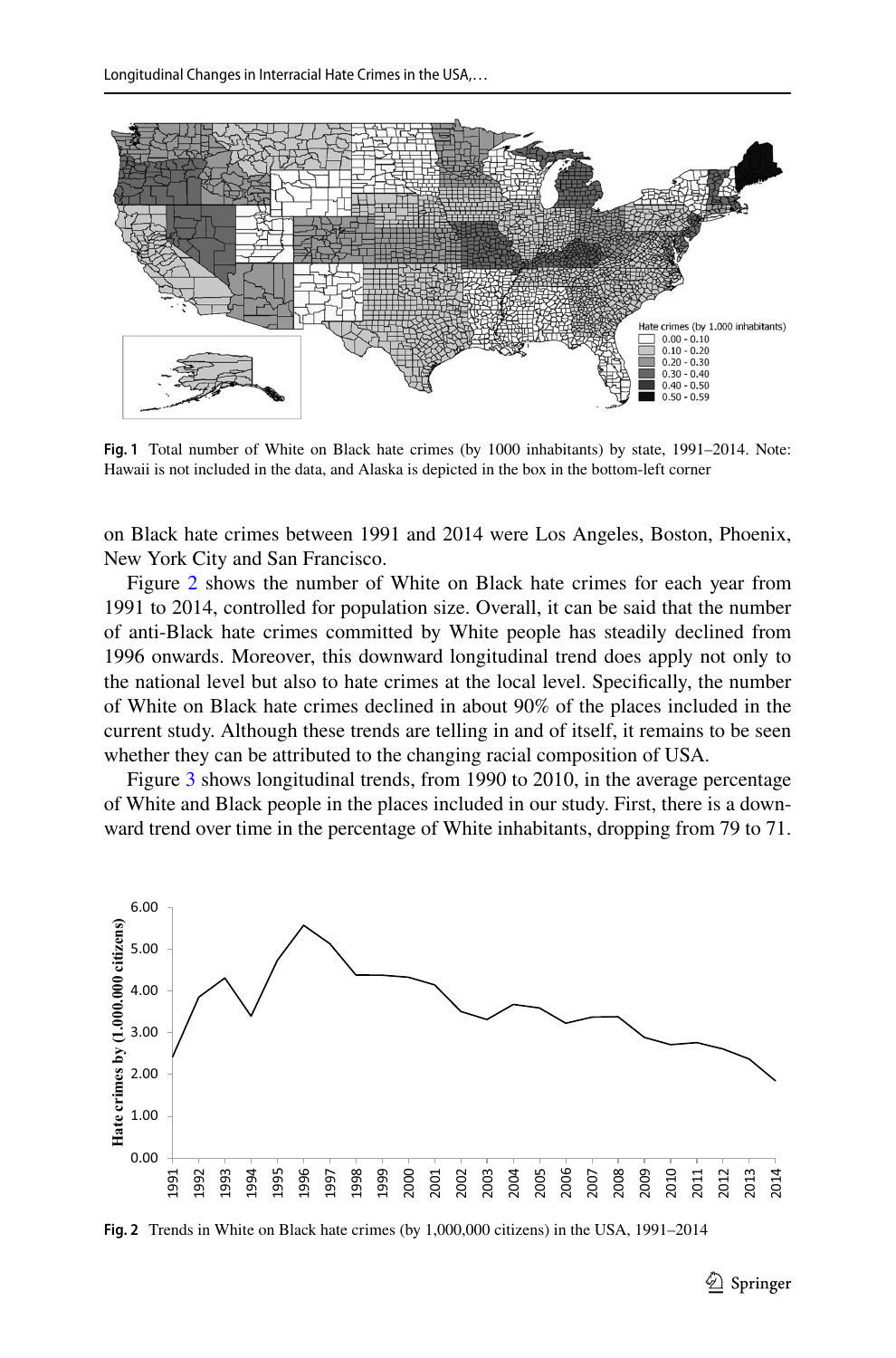

<span id="page-11-0"></span>**Fig. 3** Trends in the mean percentage of the population that is White or Black, 1990–2010. Note: standard deviations are shown as error bars

In fact, 99.5% of the places included in the current study witnessed a decrease in the percentage of White people between 1990 and 2010. Further, while in 1990 White people made up more than 80% of the population in 61.3% of the places, in 2010 this is only the case for 46.1 of the places. In other words, there are fewer and fewer places that can be considered predominantly White. Second, there is a slight overall increase in the percentage of Black people.

## **Explanatory Results**

Table [2](#page-12-0) shows the results of the multilevel regressions explaining White on Black hate crimes. Model 1 includes place-specifc averages across years on the between level, to control for cross-sectional diferences between places, and the time-variant deviations from those averages on the within-level, as well as a linear efect of time. This model analyses the infuence of changes in the percentages of White and Black inhabitants on White on Black hate crimes, necessary to test Hypotheses 1, 3, and 4. Hypothesis 2 is tested by the cross-level interaction in model 2, where the efect of the percentage of Black inhabitants on White on Black hate crimes is allowed to vary across places, and is regressed on the average percentage across years of White people in a place.

First of all, a decline in the percentage of White people in a place is negatively related to White on Black hate crimes.<sup>[4](#page-11-1)</sup> A one percent decrease over time in the percentage of White people in a place results in a decrease in White on Black hate

<span id="page-11-1"></span> $4$  To be clear, the coefficient in Table [2](#page-12-0) is positive, but given the overall decline in the percentage of White inhabitants, it is more meaningful to interpret the coefficient in line with such a decrease. To reiterate, in only 0.5% of the places included in the current study was there an increase in the percentage of White people between 1990 and 2010.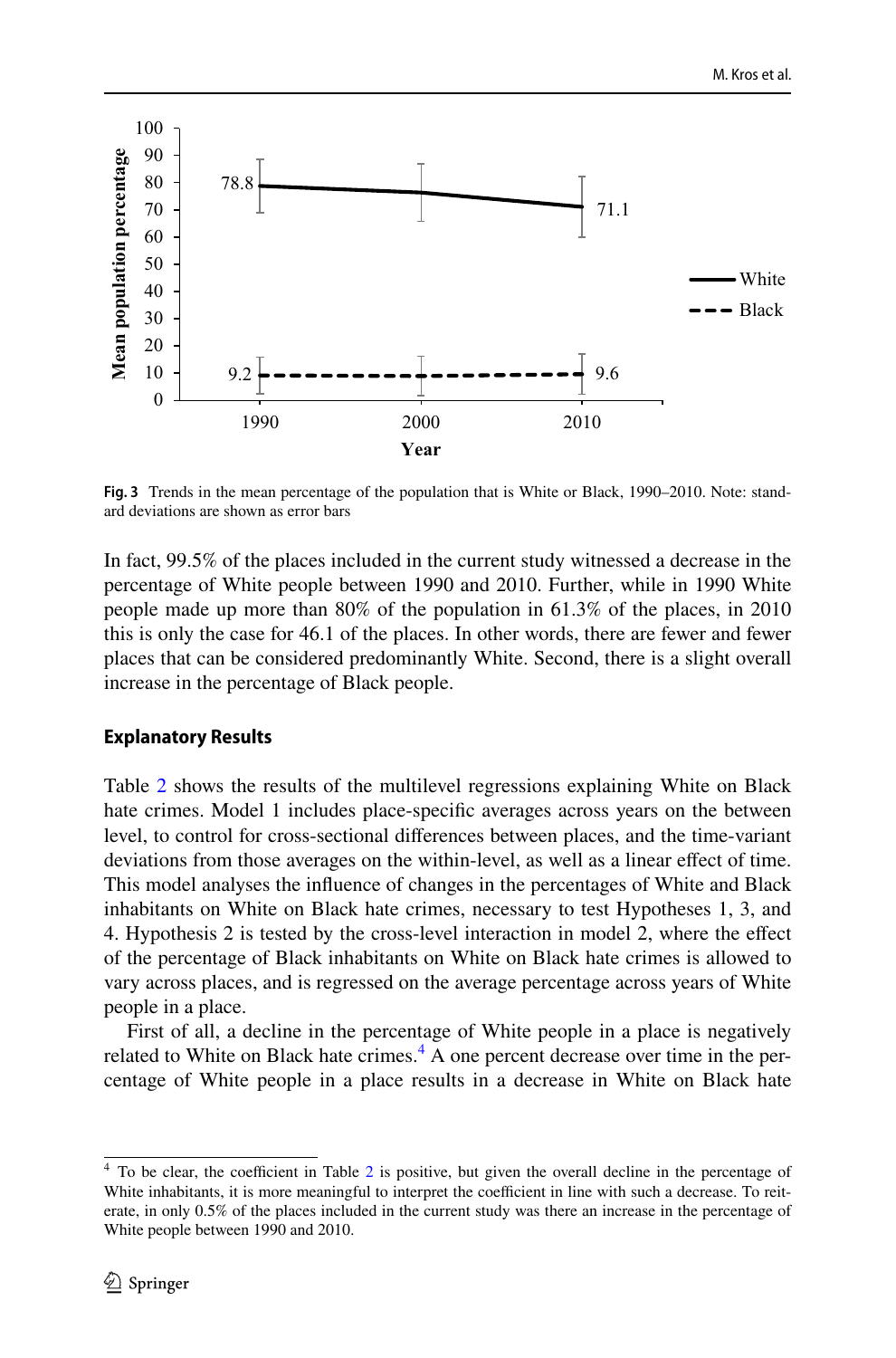|                                     | Model 1                       | Model 2: cross-level interaction |                                                                                      |  |  |
|-------------------------------------|-------------------------------|----------------------------------|--------------------------------------------------------------------------------------|--|--|
|                                     | White on Black hate<br>crimes | White on Black hate<br>crimes    | Random slope (White on Black<br>hate crimes regressed on the<br>within-level %Black) |  |  |
|                                     | $b$ (s.e.)                    | $b$ (s.e.)                       | $b$ (s.e.)                                                                           |  |  |
| Within-level (longitu-<br>dinal)    |                               |                                  |                                                                                      |  |  |
| Main variables                      |                               |                                  |                                                                                      |  |  |
| % White                             | $.055(.014)$ ***              | 063 (.007)***                    |                                                                                      |  |  |
| % Black                             | .023(.017)                    |                                  |                                                                                      |  |  |
| Control variables                   |                               |                                  |                                                                                      |  |  |
| Time                                | $-.022(.004)$ ***             | $-.019(.003)$ ***                |                                                                                      |  |  |
| Population (ln)                     | 2.938 (.299)***               | 2.784 (.292)***                  |                                                                                      |  |  |
| Residential instability             | $-.107(.030)$ ***             | $-.102(.017)$ ***                |                                                                                      |  |  |
| Poverty                             | $-.001(.002)$                 | $.005(.002)*$                    |                                                                                      |  |  |
| % Male                              | .015(.045)                    | .037(.027)                       |                                                                                      |  |  |
| % Age 15-34                         | .000(.034)                    | $-.021(.017)$                    |                                                                                      |  |  |
| % Hispanic White                    | $-.117(.022)$ ***             | $-.039(.025)$                    |                                                                                      |  |  |
| Between-level (cross-<br>sectional) |                               |                                  |                                                                                      |  |  |
| Main variables                      |                               |                                  |                                                                                      |  |  |
| % White (mean)                      | $.011(.004)$ **               | $.010(.003)$ **                  | $-.001(.001)$                                                                        |  |  |
| % Black (mean)                      | .000(.004)                    | $-.001(.004)$                    | $-.001(.001)$                                                                        |  |  |
| Residential instability<br>(mean)   | $-.032(.013)*$                | $-.031(.010)**$                  |                                                                                      |  |  |
| Control variables                   |                               |                                  |                                                                                      |  |  |
| Population (ln)<br>(mean)           | $.551(.039)$ ***              | $.525(.031)$ ***                 |                                                                                      |  |  |
| Poverty (mean)                      | .010(.027)                    | .004(.025)                       |                                                                                      |  |  |
| % Male (mean)                       | $.017(.005)$ **               | $.017(.004)$ ***                 |                                                                                      |  |  |
| % Age 15–34 (mean)                  | .011(.010)                    | .010(.008)                       |                                                                                      |  |  |
| % Hispanic White<br>(mean)          | $-.003(.006)$                 | $-.004(.006)$                    | .001(.002)                                                                           |  |  |
| Residual variance<br>$(\sigma^2)$   |                               |                                  | $.006(.000)$ ***                                                                     |  |  |

<span id="page-12-0"></span>**Table 2** Results of the multilevel regressions explaining White on Black hate crimes. Unstandardized coefficients, standard errors and  $p$  values shown

*\* p*<.05, *\*\*p*<.01, *\*\*\*p*<.001

crimes, multiplied by  $exp(0.055) = 1.06$ . For places that witnessed an average decrease over time in White people between 1990 and 2010 of approximately 8% (see Fig. [3\)](#page-11-0), this would imply a decrease of 8.5 in the number of White on Black hate crimes (per year per location). This effect is quite sizeable given that, across all place-year combinations, the maximum number of White on Black hate crimes is 123, and the average number is  $\frac{\text{TotalWhiteonBlackhaterimes}}{\text{Totalyears*Totalplaces}} = \frac{24.436}{(25*3.570)} = 0.27$ . These find-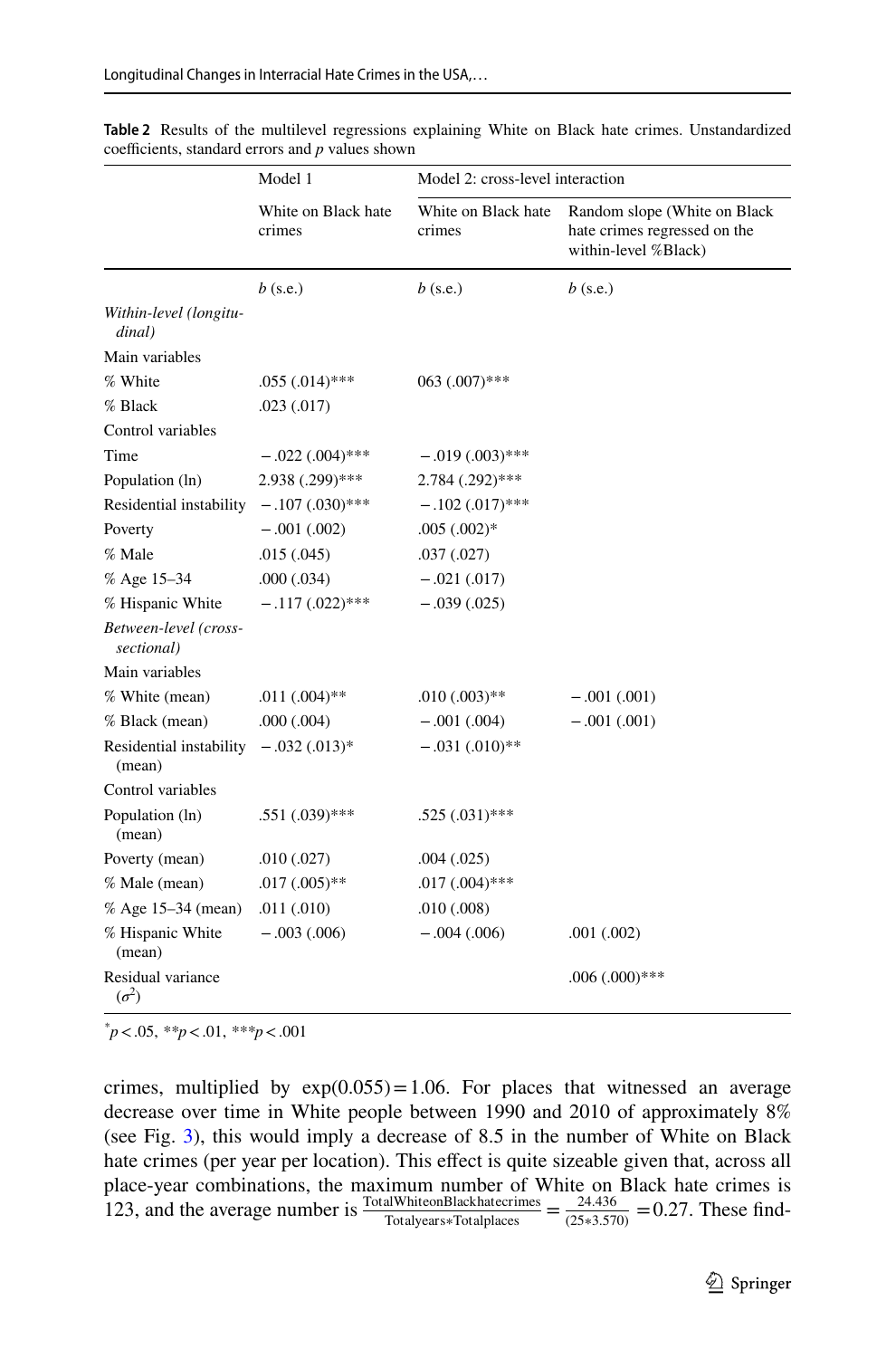ings suggest that a decrease in the percentage of White inhabitants results in fewer White on Black hate crimes, thereby supporting Hypothesis 1. Or, stated conversely and in line with defended turf theory (Green et al., [1998\)](#page-17-6), White on Black hate crimes are most common in places that are still predominantly inhabited by White people.

Second, and not in support of Hypothesis 2 also derived from defended turf theory, an increase over time in the percentage of Black inhabitants is not associated with a higher number of White on Black hate crimes in places that have a relatively high percentage of White people compared to places where this percentage is relatively low. This is evidenced by the insignifcant cross-level interaction between the percentage of White people in a place, averaged across years, and the change over time in the percentage of Black inhabitants (see Table [2,](#page-12-0) model 2). This fnding is not congruent with the idea that hate crimes, as defensive acts, are especially likely where Black people move into otherwise predominantly White places (Green et al., [1998](#page-17-6)).

In fact, and irrespective of the percentage of White people already living in a place, an increase over time in the percentage of Black people is not associated with the number of White on Black hate crimes (see Table [2,](#page-12-0) model 1). This fnding does not support Hypothesis 3, derived from confict theory, nor Hypothesis 4, derived from contact theory. One reason for this null fnding could be that the theoretical mechanisms assumed to play a role at the micro-level — threat and contact — are not mutually exclusive but rather cancel each other out (Hooghe et al., [2009](#page-17-24); Tolsma et al., [2009](#page-18-22)).

With regard to the control variables, it can generally be said that with time fewer White on Black hate crimes are committed, and that White on Black hate crimes occur more often in places inhabited by a relatively high percentage of male inhabitants. White on Black hate crimes are also more likely in bigger, more populous cities. Further, residential instability was negatively related to White on Black hate crimes, both when looking changes within places over time and when looking at differences between places. This is not in line with research on social disorganization theory and violent crimes (Sampson et al., [1997\)](#page-18-18). Yet, this result was found in at least one earlier cross-sectional study on anti-Black violence in Chicago by Lyons [\(2007](#page-17-8)), who argued that a negative efect of residential instability on hate crime is in line with the defended turf theory. When it coincides with racial homogeneity, social cohesion can encourage violent behaviour against people not included in the racial ingroup, rather than prohibit violent behaviour in general. In such cases, social cohesion may not extent to racially others, and instead could facilitate exclusionism and violent outgroup antagonism (Putnam, [2000](#page-18-0)). Our results further extend on this line of research by showing that this negative association between residential instability and hate crimes is not unique to Chicago and also holds true when looking at diferences within places over time. Finally, the number of White on Black hate crimes was not consistently afected by the percentage of inhabitants who live in poverty, nor by the percentage of inhabitants aged 15–34.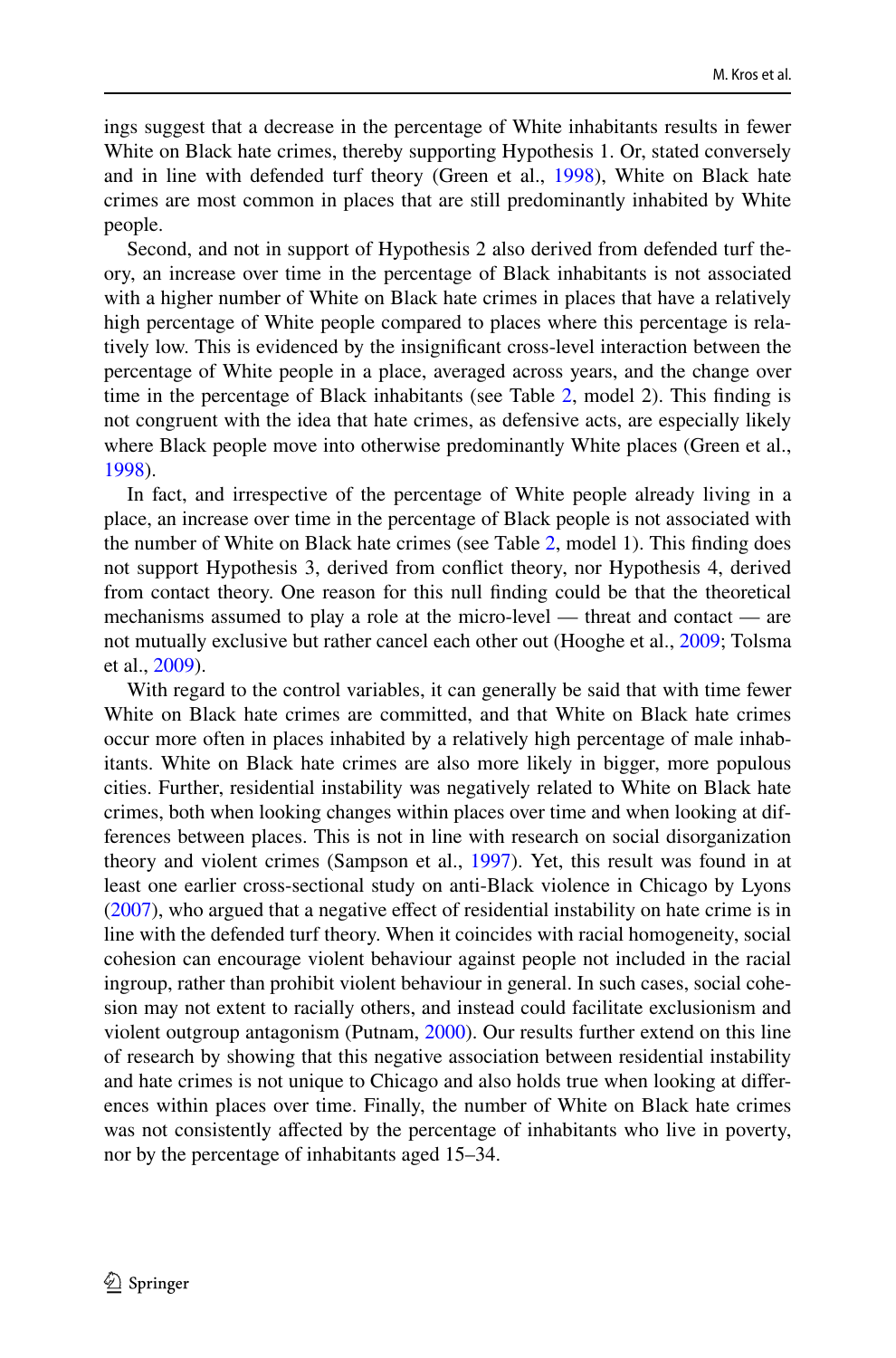# **Discussion**

The numerical predominance of White people in USA has been eroding and, conversely, racial diversity has been increasing. The current study examined the consequences of these longitudinal trends in racial composition for anti-Black hate crimes committed by White people. On the one hand, it was expected that the decline in the numerical predominance of White people could result in a 'White fght': an increase in an aggrieved sense of entitlement, resulting in more violent defensive reactions against Black Americans. On the other hand, the decline in numerical predominance and increase in racial diversity was expected to result in long-term integration, less prejudice and fewer hate crimes committed by White people.

In line with this latter expectation, a decrease in the percentage of White people over time was found to be related to fewer White on Black hate crimes. This relationship also holds when controlling for common correlates of social disorganization, the most prominent explanation for other types of violent crime. So although the downward trend in hate crimes is largely analogous to the decline in the rate of violent crimes in general (Blumstein & Wallman, [2006](#page-16-19)), explanations specifc to intergroup relations appear to be important in explaining hate crimes specifcally. With that in mind, it is also illustrative that the overall decline in White on Black hate crimes is in line with the downward trend in anti-Black prejudice amongst White people in USA since the early 1990s (Bobo et al., [2012\)](#page-16-9).

By estimating longitudinal multilevel models, and focusing on changes within places over time, we have sought to address concerns related to the cross-sectional nature of hate crime research and the systematic underreporting in hate crime statistics. By controlling for unobserved heterogeneity between places, we have tested the relationship between racial composition of places and hate crimes in a more convincing manner (Te Grotenhuis et al., [2015\)](#page-18-4). Encouragingly, our main fndings are in line with previous cross-sectional research on the defended turf theory (Green et al., [1998](#page-17-6); Lyons, [2007](#page-17-8)).

Future research could also consider other unexamined explanations for longitudinal variations in hate crimes, including the possibility that hate crimes are retaliatory, following the adage that hate begets hate. Or, as King [\(1967](#page-17-25), p.67) famously put it: "Through violence you may murder the hater, but you do not murder hate. In fact, violence merely increases hate". For instance, White people could be more likely to commit hate crimes against Black people in retaliation to Black people committing hate crimes against White people, and vice versa (Lyons, [2008](#page-17-9)). The trend described in Fig. [2,](#page-10-1) with the number of hate crimes decreasing, would not support such a cascading effect. If anything, it suggests the opposite. Yet retaliation could still occur within smaller periods of time, like days or weeks.

Similarly, research suggests that short-term increases in hate crimes could also be triggered by certain events, like contentious criminal trials involving hate crimes (King & Sutton,  $2013$ ). In a similar vein, it has been suggested that hate crimes have recently increased again, triggered for instance by the violent protests in Charlottesville or Donald Trump being elected into office (Williams, [2018](#page-19-1)).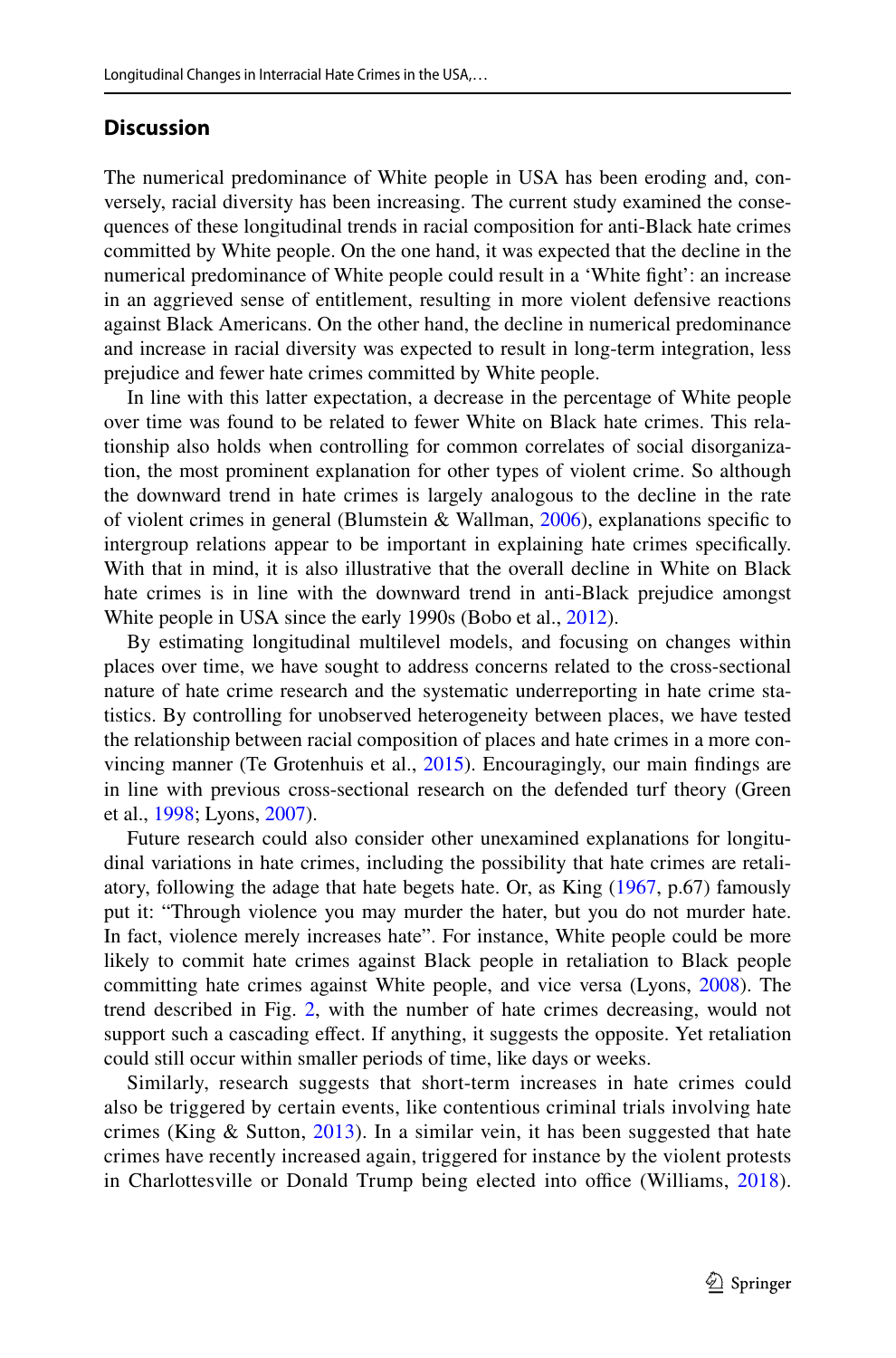Whether such short-term peaks will also be discernible in a reversal of the overall downward trend in hate crimes across recent years remains to be seen.

One limitation of the current study is that, despite its relevance in USA, we could not take racial segregation into account (Massey et al., [2009](#page-17-10)). In order to calculate commonly used measures of segregation, like dissimilarity or exposure, we would need the racial profles of geographical areas smaller than our main unit of analysis. Unfortunately, these racial profles are not available for the number of years and places covered in our data. Future research could include segregation to get a more feshed-out picture of the racial composition of geographical areas, appreciating that people from diferent racial groups may inhabit the same area without encountering each other, due to segregation. Taking this into account could also help to disentangle when the presence of a racial outgroup may imply interracial confict, and when it may imply interracial contact. For instance, interracial contact is less likely in racially diverse areas that are also segregated (Lawrence, [2017](#page-17-27)).

Future research could also try to include more micro-level measures of the mechanisms that inform the hypotheses in this study. Our understanding of the occurrence of hate crimes would greatly beneft from studies that include more direct, micro-level measures of contact and confict theory, such as perceived threat, intergroup anxiety and interracial friendships (Pettigrew & Tropp, [2006](#page-18-23); Scheepers et al., [2002\)](#page-18-24). Such research could also more accurately test whether the mechanisms described by contact and confict theory are opposing but not mutually exclusive, as the presence of a racial outgroup could lead to both confict and contact (Hooghe et al., [2009;](#page-17-24) Kros & Hewstone, [2020](#page-17-19); Tolsma et al., [2009\)](#page-18-22). If these two mechanisms indeed play a role at the same time, this could help explain why we did not fnd an overall efect of the percentage of Black inhabitants on White on Black hate crimes.

Notwithstanding these limitations, the current study provides crucial contributions to the literature on hate crimes. Using data that spans 25 years and over 3500 geographical places, we have shown that the number of anti-Black hate crimes committed by White people has declined, and that this trend can be explained by longitudinal changes in the racial composition of places in USA. By focusing on changes within places over time, we have controlled for unobserved and potentially confounding diferences between places. We encourage researchers to continue down this road, as it may greatly advance our understanding about hate crime occurrence. This is important given the far-reaching, adverse efects of hate crimes for victims and communities alike.

**Funding** The research for this paper was supported by the Open Research Area in Europe for the Social Sciences (ORA) joint funding scheme and fnanced by the Netherlands Organization for Scientifc Research (NOW; grant number 464–15-265).

### **Declarations**

**Confict of Interest** The authors declare no competing interests.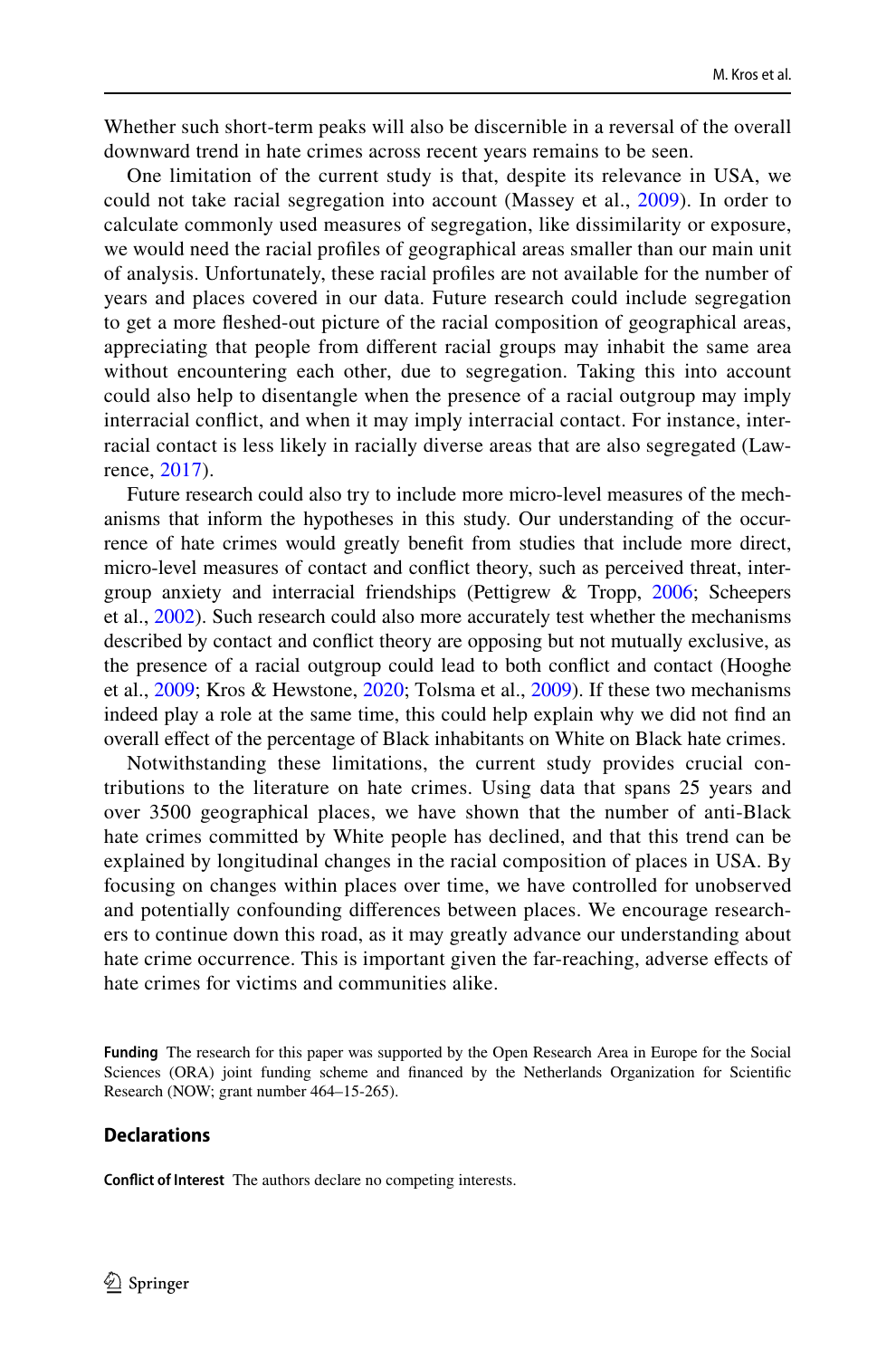**Open Access** This article is licensed under a Creative Commons Attribution 4.0 International License, which permits use, sharing, adaptation, distribution and reproduction in any medium or format, as long as you give appropriate credit to the original author(s) and the source, provide a link to the Creative Commons licence, and indicate if changes were made. The images or other third party material in this article are included in the article's Creative Commons licence, unless indicated otherwise in a credit line to the material. If material is not included in the article's Creative Commons licence and your intended use is not permitted by statutory regulation or exceeds the permitted use, you will need to obtain permission directly from the copyright holder. To view a copy of this licence, visit [http://creativecommons.org/licen](http://creativecommons.org/licenses/by/4.0/) [ses/by/4.0/](http://creativecommons.org/licenses/by/4.0/).

# **References**

<span id="page-16-10"></span>Allport, G. W. (1954). *The nature of prejudice*. Addison-Wesley.

- <span id="page-16-18"></span>Asendorpf, J. B., Van de Schoot, R., Denissen, J. J. A., & Hutteman, R. (2014). Reducing bias due to systematic attrition in longitudinal studies: The benefts of multiple imputation. *International Journal of Behavioral Development, 38*(5), 453–460.
- <span id="page-16-3"></span>Benier, K., Wickes, R., & Higginson, A. (2016). Ethnic hate crime in Australia: Diversity and change in the neighbourhood context. *The British Journal of Criminology, 56*(3), 479–496.
- <span id="page-16-1"></span>Benier, K. (2017). The harms of hate: Comparing the neighbouring practices and interactions of hate crime victims, non-hate crime victims and non-victims. *International Review of Victimology, 23*(2), 179–201.
- <span id="page-16-2"></span>Benier, K. (2019). The people or the place? An analysis of the protective factors of hate crime in multiethnic neighbourhoods in Australia. *Australian Journal of Social Issues, 54*(2), 157–172.
- <span id="page-16-7"></span>Blalock, H. M. (1967). *Toward a theory of minority-group relations*. Wiley.
- Blau, P. M. (1964). *Exchange and power in social life*. Wiley.
- <span id="page-16-11"></span>Blau, P. M., Blum, T. C., & Schwartz, J. E. (1982). Heterogeneity and intermarriage. *American Sociological Review., 47*(1), 45–62.
- <span id="page-16-19"></span>Blumstein, A., & Wallman, J. (2006). *The crime drop in America*. Cambridge University Press.
- <span id="page-16-9"></span>Bobo, L.D., Charles, C.Z., Krysan, M. & Simmons, A.D. (2012). The real record on racial attitudes, in *Social trends in American life: Findings from the General Social Survey since 1972* by Marsden, P.V. (ed.). Princeton: Princeton University Press.
- <span id="page-16-8"></span>Bonacich, E. (1972). A theory of ethnic antagonism: The split labor market. *American Sociological Review, 37*, 547–559.
- <span id="page-16-17"></span>Bryant, F. B., & Satorra, A. (2012). Principles and practice of scaled diference chi-square testing. *Structural Equation Modeling: A Multidisciplinary Journal, 19*(3), 372–398.
- <span id="page-16-14"></span>Christ, O., Schmid, K., Lolliot, S., Swart, H., Stolle, D., Tausch, N., Al Ramiah, A., Wagner, U., Vertovec, S., & Hewstone, M. (2014). Contextual effect of positive intergroup contact on outgroup prejudice. *PNAS, 11*, 3996–4400.
- <span id="page-16-12"></span>De Souza Briggs, X. (2007). "Some of my best friends are…": Interracial friendships, class, and segregation in America. *City & Community, 6*(4), 263–290.
- <span id="page-16-13"></span>De Tezanos-Pinto, P., Bratt, C., & Brown, R. (2010). What will the others think? In-group norms as a mediator of the efects of intergroup contact. *British Journal of Social Psychology, 49*(3), 507–523.
- Emerson, M. O., Chai, K. K., & Yancey, G. (2001). Does race matter in residential segregation? Exploring the preferences of White Americans. *American Sociological Review., 66*(6), 922–935.
- <span id="page-16-4"></span>Fairbrother, M. (2013). Two multilevel modeling techniques for analyzing comparative longitudinal survey datasets. *Political Science and Research Methods, 2*(1), 119–140.
- <span id="page-16-15"></span>Fairbrother, M., & Martin, I. W. (2013). Does inequality erode social trust? *Results from Multilevel Models of US States and Counties, Social Science Research, 42*(2), 347–360.
- <span id="page-16-0"></span>FBI (2014). *Uniform Crime Reporting*, 1991–2014.
- <span id="page-16-6"></span>Gangl, M. (2010). Causal inference in sociological research. *Annual Review of Sociology, 36*, 21–47.
- <span id="page-16-16"></span>George, D., & Mallery, P. (2003). *SPSS for Windows step by step: A sample guide & reference*. Allyn & Bacon.
- <span id="page-16-5"></span>Giesselmann, M. & Schmidt-Catran, A.W. (2018). Getting the within estimator of cross-level interactions in multilevel models with pooled cross-sections: why country dummies (sometimes) do not do the job. *Sociological Methodology,* 1–30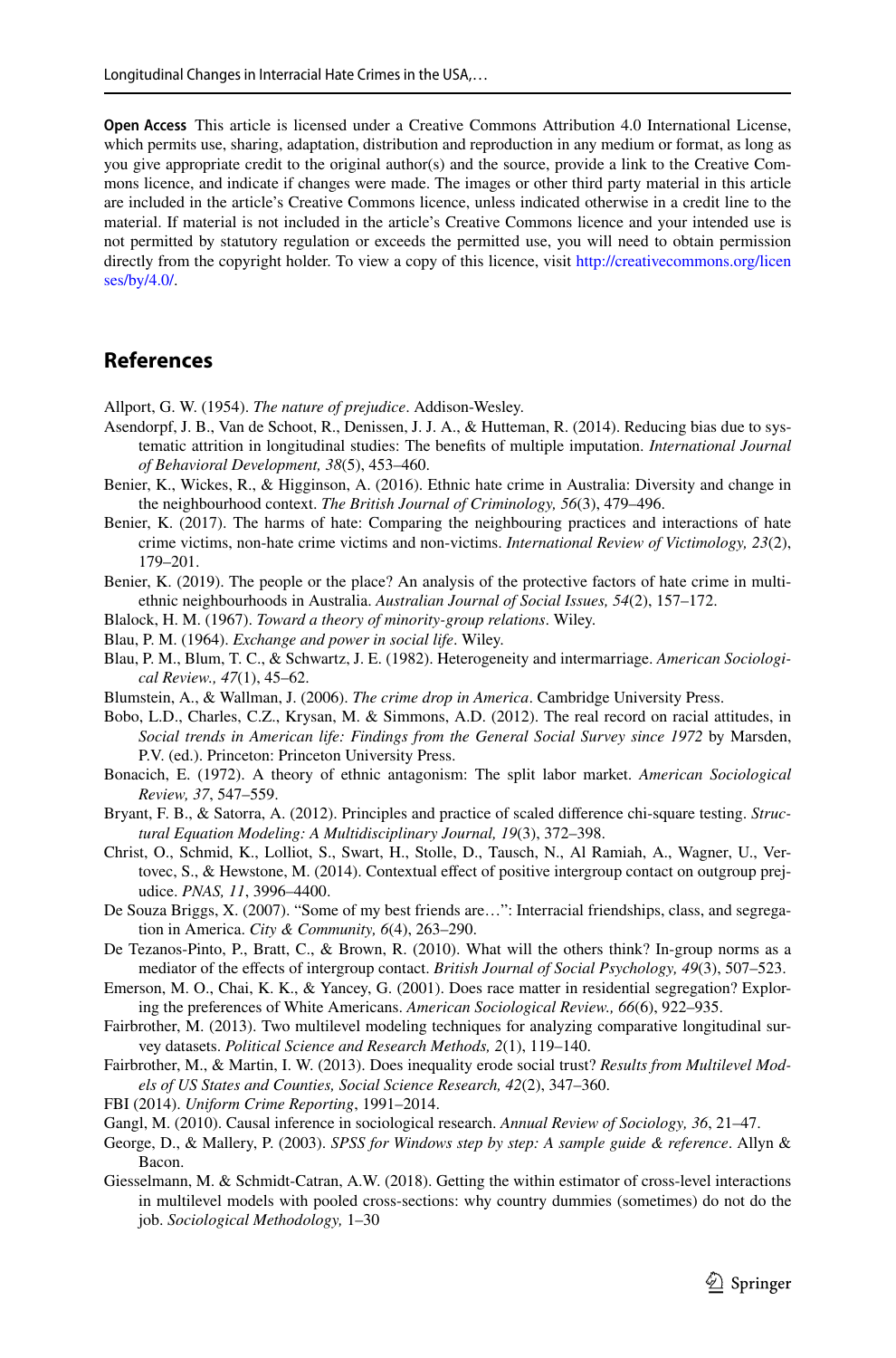- <span id="page-17-15"></span>Gillon, S.M. (2017, August 29). Why are so many white men so angry? The last half-century has eroded their advantages, leaving them fuming. *The Washington Post.*
- <span id="page-17-5"></span>Gladfelter, A. S., Lantz, B., & Ruback, R. (2017). The complexity of hate crime and bias activity: Variation across contexts and types of bias. *Justice Quarterly, 34*(1), 55–83.
- <span id="page-17-7"></span>Grattet, R. (2009). The urban ecology of bias crime: A study of disorganized and defended neighborhoods. *Social Problems, 56*, 132–150.
- <span id="page-17-2"></span>Green, D. P., & Rich, A. (1998). White supremacist activity and crossburnings in North Carolina. *Journal of Quantitative Criminology, 14*(3), 263–282.
- <span id="page-17-0"></span>Green, D. P., & Spry, A. D. (2014). Hate crime research: Design and measurement strategies for improving causal inference. *Journal of Contemporary Criminal Justice, 30*(3), 228–246.
- <span id="page-17-6"></span>Green, D. P., Strolovitch, D. Z., & Wong, J. S. (1998). Defended neighborhoods, integration, and racially motivated crime. *American Journal of Sociology, 104*, 372–403.
- Hewstone, M. (2015). Consequences of diversity for social cohesion and prejudice: The missing dimension of intergroup contact. *Journal of Social Issues, 71*(2), 417–438.
- <span id="page-17-24"></span>Hooghe, M., Reeskens, T., Stolle, D., & Trappers, A. (2009). Ethnic diversity and generalized trust in Europe: A cross-national multilevel study. *Comparative Political Studies, 42*(2), 198–223.
- <span id="page-17-16"></span>Horowitz, D. L. (2000). *Ethnic groups in confict*. University of California Press.
- <span id="page-17-22"></span>Hox, J. J. (2010). *Multilevel analysis: Techniques and applications*. Routledge.
- <span id="page-17-4"></span>Iganski, P. (2020). Civil courage as a communicative act: Countering harms of hate crime. *Pragmatics and Society, 11*(2), 316–335.
- <span id="page-17-20"></span>Jenness, V., & Grattet, R. (2005). The law-in-between: The efects of organizational perviousness on the policing of hate crime. *Social Problems, 52*, 337–359.
- <span id="page-17-17"></span>Kalmijn, M. (1998). Intermarriage and homogamy: Causes, patterns, trends. *Annual Review of Sociology, 42*, 395–421.
- <span id="page-17-21"></span>Kanazawa, S., & Still, M. C. (2000). Why men commit crimes (and why they desist). *Sociological Theory, 18*(3), 434–447.
- <span id="page-17-3"></span>Keel, C., Wickes, R., & Benier, K. (2021). The vicarious efects of hate: Inter-ethnic hate crime in the neighborhood and its consequences for exclusion and anticipated rejection. *Ethnic and Racial Studies*. [https://](https://doi.org/10.1080/01419870.2021.1930094) [doi.org/10.1080/01419870.2021.1930094](https://doi.org/10.1080/01419870.2021.1930094)
- <span id="page-17-25"></span>King, M. L., Jr. (1967). *Where do we go from here: Chaos or community*. Beacon Press.
- <span id="page-17-26"></span>King, R. D., & Sutton, G. M. (2013). High times for hate crimes: Explaining the temporal clustering of hatemotivated ofending. *Criminology, 51*(4), 871–894.
- <span id="page-17-12"></span>King, R. D., Messner, S. F., & Baller, R. D. (2009). Contemporary hate crimes, law enforcement, and the legacy of racial violence. *American Sociological Review, 74*(2), 291–315.
- <span id="page-17-19"></span>Kros, M., & Hewstone, M. (2020). Negative and positive interethnic contact and the association of ethnic neighbourhood composition with trust, cohesion, and prejudice. *European Sociological Review, 36*(6), 937–956.
- <span id="page-17-27"></span>Lawrence, J. (2017). Wider-community segregation and the effect of neighbourhood ethnic diversity on social capital: An investigation into intra-neighbourhood trust in Great Britain and London. *Sociology, 51*(5), 1011–1033.
- <span id="page-17-1"></span>Levin, J., & McDevitt, J. (2002). *Hate crimes revisited: America's war against those who are diferent*. Westview Press.
- <span id="page-17-11"></span>Loftin, C., & McDowall, D. (2010). The use of official records to measure crime and delinquency. *Journal of Quantitative Criminology, 26*, 527–532.
- <span id="page-17-8"></span>Lyons, C. J. (2007). Community (dis)organization and racially motivated crime. *American Journal of Sociology, 113*, 815–863.
- <span id="page-17-9"></span>Lyons, C. J. (2008). Defending turf: Racial demographics and hate crime against blacks and whites. *Social Forces, 87*, 357–385.
- <span id="page-17-10"></span>Massey, D. S., Rothwell, J., & Domina, T. (2009). The changing bases of segregation in the United States. *The ANNALS of the American Academy of Political and Social Science, 626*(1), 74–90.
- <span id="page-17-13"></span>McVeigh, R., Welch, M. R., & Bjarnason, T. (2003). Hate crime reporting as a successful social movement outcome. *American Sociological Review, 68*(6), 843–867.
- <span id="page-17-14"></span>Meyer, S. G. (2001). *As long as they don't move next door: Segregation and racial confict in American neighbourhoods*. Rowman & Littlefeld.
- <span id="page-17-23"></span>Moller, S., Alderson, A. S., & Nielsen, F. (2009). Changing patterns of income inequality in U.S. counties, 1970–2000. *American Journal of Sociology, 114*, 1037–1101.
- <span id="page-17-18"></span>Mouw, T., & Entwisle, B. (2006). Residential segregation and interracial friendship in schools. *American Journal of Sociology., 112*(2), 394–441.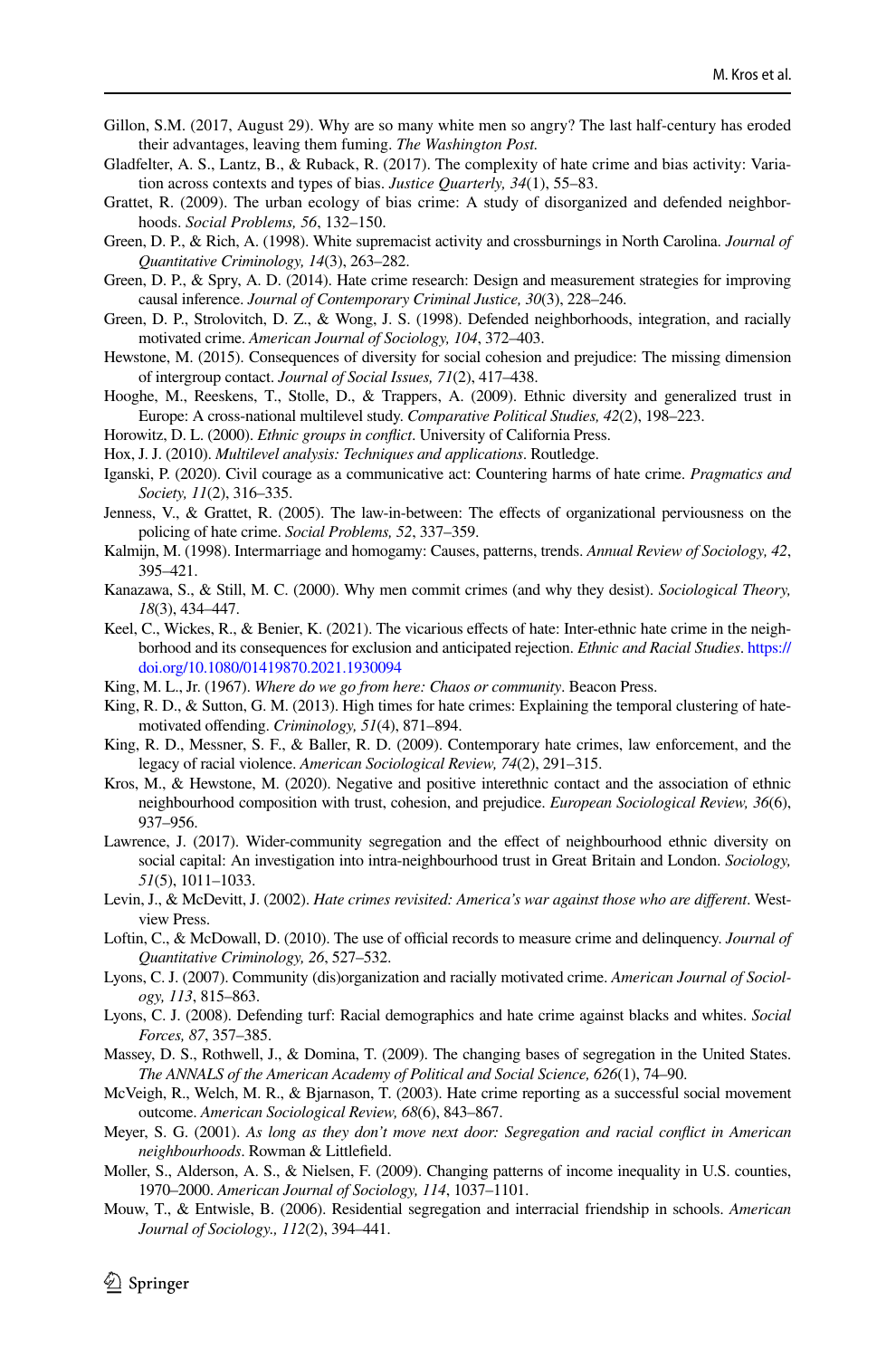- <span id="page-18-15"></span>Myers, S. L. (1980). Why are crimes underreported? What is the crime rate? Does it really matter? *Social Science Quarterly, 61*, 23–43.
- <span id="page-18-7"></span>Olzak, S. (2013). Competition theory of ethnic/racial confict and protest, in *The Wiley-Blackwell Encyclopedia of Social and Political Movements* by Snow, Della Porta, Klandermans and McAdam (eds.). Blackwell Publishing.
- <span id="page-18-20"></span>Osgood, D. W. (2000). Poisson-based regression analysis of aggregate crime rates. *Journal of Quantitative Criminology, 16*, 21–43.
- <span id="page-18-10"></span>Parrot, D. J., & Peterson, J. L. (2008). What motivates hate crime based on sexual orientation? Mediating efects of anger and antigay aggression. *Aggressive Behavior, 34*, 306–318.
- <span id="page-18-2"></span>Perry, B., & Alvi, S. (2012). "We are all vulnerable" The in terrorem efects of hate crimes. *International Review of Victimology, 18*, 57–71.
- <span id="page-18-9"></span>Pettigrew, T. F. (2008). Future directions for intergroup contact theory and research. *International Journal of Intercultural Relations, 32*(3), 187–199.
- <span id="page-18-23"></span>Pettigrew, T. F., & Tropp, L. R. (2006). A meta-analytic test of intergroup contact theory. *Interpersonal Relations and Group Processes, 90*(5), 751–783.
- <span id="page-18-1"></span>Pottie-Sherman, Y., & Wilkes, R. (2017). Does size really matter? On the relationship between immigrant group size and anti-immigrant prejudice. *International Migration Review, 51*(1), 218–250.
- <span id="page-18-14"></span>Pudney, S., Deadman, D., & Pyle, D. (2000). The relationship between crime, punishment and economic conditions: Is reliable inference possible when crimes are underrecorded? *Journal of the Royal Statistical Society, 163*, 81–97.
- <span id="page-18-0"></span>Putnam, R. D. (2000). *Bowling alone: The collapse and revival of American community*. Simon & Schuster.
- <span id="page-18-18"></span>Sampson, R. J., Raudenbush, S. W., & Earls, F. (1997). Neighborhoods and violent crime: A multilevel study of collective efficacy. *Science*, 277, 918–924.
- <span id="page-18-5"></span>Sandholtz, N., Langton, L., & Planty, M. (2013). *Hate crime victimization, 2003–2011: A special report. NCJ 241291*. Washington, DC: Bureau of Justice Statistics. Retrieved May 12, 2017, from [http://www.](http://www.bjs.gov/content/pub/pdf/hcv0311.pdf) [bjs.gov/content/pub/pdf/hcv0311.pdf](http://www.bjs.gov/content/pub/pdf/hcv0311.pdf)
- <span id="page-18-24"></span>Scheepers, P., Gijsberts, M., & Coenders, M. (2002). Ethnic exclusionism in European countries: Public opposition to civil rights for legal migrants as a response to perceived ethnic threat. *European Sociological Review, 18*(1), 17–34.
- <span id="page-18-8"></span>Schlueter, E., & Wagner, U. (2008). Regional diferences matter examining the dual infuence of the regional size of the immigrant population on derogation of immigrants in Europe. *International Journal of Comparative Sociology, 49*, 153–173.
- <span id="page-18-11"></span>Schmid, K., Hewstone, M., Küpper, B., Zick, A., & Tausch, N. (2013). Reducing aggressive intergroup action tendencies: Efects of intergroup contact via perceived intergroup threat. *Aggressive Behavior, 40*(3), 250–262.
- <span id="page-18-21"></span>Schmidt-Catran, A. W., & Spies, D. (2016). Immigration and welfare support in Germany. *American Sociological Review, 81*(2), 242–261.
- <span id="page-18-19"></span>Shaw, C., & McKay, H. (1942). *Juvenile delinquency and urban areas*. University of Chicago Press.
- Steenbeek, W., & Hipp, J. R. (2011). A longitudinal test of social disorganization theory: Feedback efects among cohesion, social control, and disorder. *Criminology, 49*(3), 833–871.
- <span id="page-18-13"></span>Sullaway, M. (2004). Psychological perspectives on hate crime laws. *Psychology, Public Policy, and Law, 10*, 250–292.
- <span id="page-18-6"></span>Suttles, G. D. (1972). *The social construction of communities*. University of Chicago Press.
- <span id="page-18-4"></span>Te Grotenhuis, M., Scholte, M., De Graaf, N. D., & Pelzer, B. (2015). The between and within efects of social security on church attendance in Europe 1980–1998: The danger of testing hypotheses crossnationally. *European Sociological Review, 31*(5), 643–654.
- <span id="page-18-22"></span>Tolsma, J., Van der Meer, T., & Gesthuizen, M. (2009). The impact of neighbourhood and municipality characteristics on social cohesion in the Netherlands. *Acta Politica, 44*, 286–313.
- <span id="page-18-12"></span>Uniform Crime Reporting Program. (2015). Hate crime data collection guidelines and training manual. Retrieved October 11, 2017, from [https://ucr.fbi.gov/hate-crime-data-collection-guidelines-and-train](https://ucr.fbi.gov/hate-crime-data-collection-guidelines-and-training-manual.pdf) [ing-manual.pdf](https://ucr.fbi.gov/hate-crime-data-collection-guidelines-and-training-manual.pdf)
- <span id="page-18-3"></span>United States Census Bureau (2010). *U.S. Census Data.*
- <span id="page-18-16"></span>United States Census Bureau (2017). *American Community Survey*.
- <span id="page-18-17"></span>United States Department of Justice. (2012). *Law enforcement agency identifer crosswalk*. Inter-university consortium for political and social research.
- Van der Meer, T., & Tolsma, J. (2014). Ethnic diversity and its efects on social cohesion. *Annual Review of Sociology, 40*, 459–478.